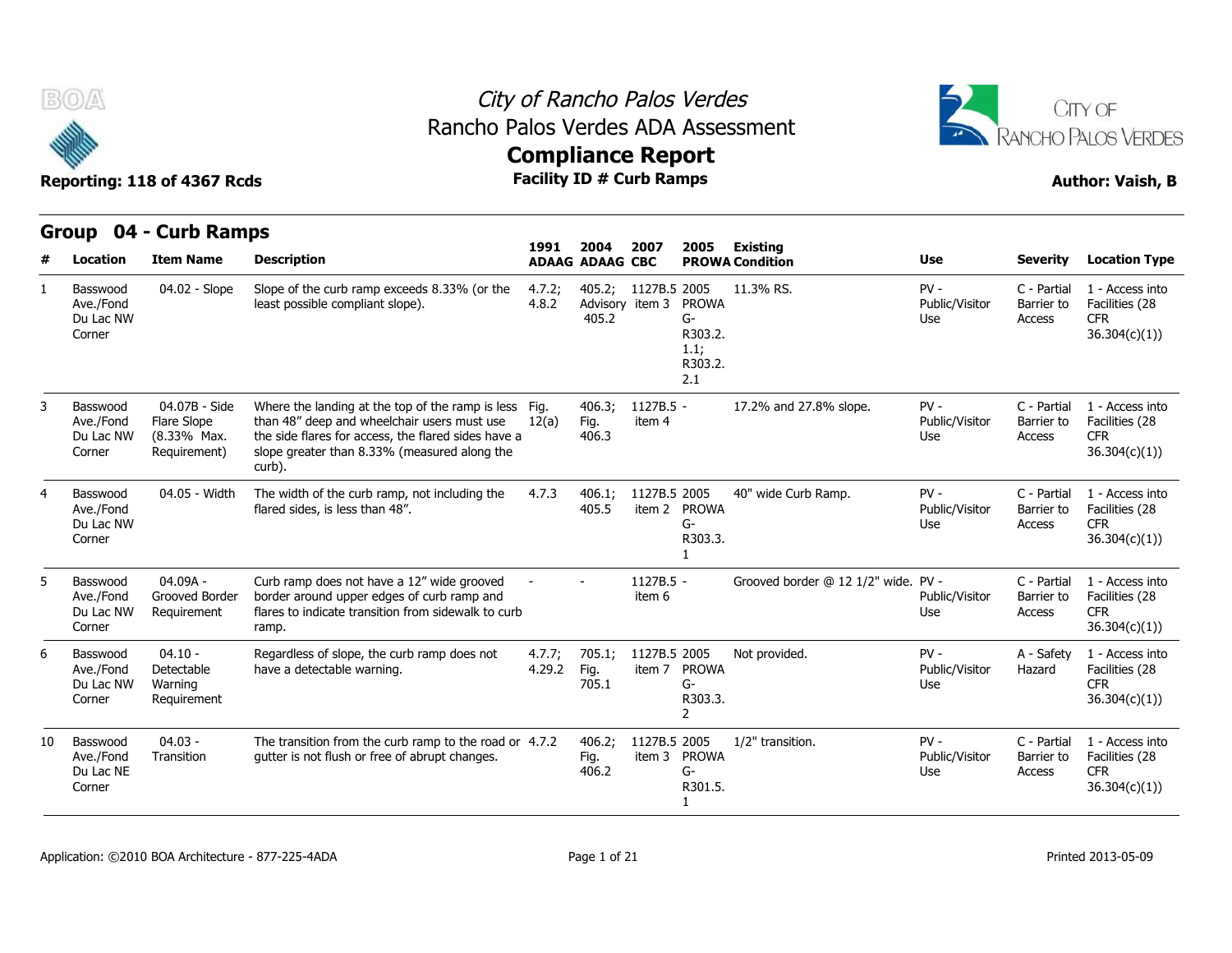



|    | Group                                        | 04 - Curb Ramps                                             |                                                                                                                                                                                                                       |                  |                                |                              |                                      |                                           |                                 |                                     |                                                                  |
|----|----------------------------------------------|-------------------------------------------------------------|-----------------------------------------------------------------------------------------------------------------------------------------------------------------------------------------------------------------------|------------------|--------------------------------|------------------------------|--------------------------------------|-------------------------------------------|---------------------------------|-------------------------------------|------------------------------------------------------------------|
|    | Location                                     | <b>Item Name</b>                                            | <b>Description</b>                                                                                                                                                                                                    | 1991             | 2004<br><b>ADAAG ADAAG CBC</b> | 2007                         | 2005                                 | <b>Existing</b><br><b>PROWA Condition</b> | <b>Use</b>                      | <b>Severity</b>                     | <b>Location Type</b>                                             |
| 11 | Basswood<br>Ave./Fond<br>Du Lac NE<br>Corner | 04.04 - Counter<br>Slope                                    | The running slopes of the road, gutter or<br>accessible route adjoining the ramp exceed 5%.                                                                                                                           | 4.7.2            | 406.2                          | 1127B.5 2005<br>item 3 PROWA | $G-$<br>R303.3.                      | 10.6% CS.                                 | $PV -$<br>Public/Visitor<br>Use | C - Partial<br>Barrier to<br>Access | 1 - Access into<br>Facilities (28<br><b>CFR</b><br>36.304(c)(1)  |
| 12 | Basswood<br>Ave./Fond<br>Du Lac NE<br>Corner | 04.05 - Width                                               | The width of the curb ramp, not including the<br>flared sides, is less than 48".                                                                                                                                      | 4.7.3            | 406.1;<br>405.5                | 1127B.5 2005<br>item 2       | <b>PROWA</b><br>$G-$<br>R303.3.      | 38" wide.                                 | $PV -$<br>Public/Visitor<br>Use | C - Partial<br>Barrier to<br>Access | 1 - Access into<br>Facilities (28<br><b>CFR</b><br>36.304(c)(1)  |
| 13 | Basswood<br>Ave./Fond<br>Du Lac NE<br>Corner | 04.07B - Side<br>Flare Slope<br>(8.33% Max.<br>Requirement) | Where the landing at the top of the ramp is less Fig.<br>than 48" deep and wheelchair users must use<br>the side flares for access, the flared sides have a<br>slope greater than 8.33% (measured along the<br>curb). | 12(a)            | 406.3;<br>Fig.<br>406.3        | $1127B.5 -$<br>item 4        |                                      | 11.2% & 31.2%.                            | $PV -$<br>Public/Visitor<br>Use | C - Partial<br>Barrier to<br>Access | 1 - Access into<br>Facilities (28<br><b>CFR</b><br>36.304(c)(1)  |
| 14 | Basswood<br>Ave./Fond<br>Du Lac NE<br>Corner | $04.10 -$<br>Detectable<br>Warning<br>Requirement           | Regardless of slope, the curb ramp does not<br>have a detectable warning.                                                                                                                                             | 4.7.7:<br>4.29.2 | 705.1;<br>Fig.<br>705.1        | 1127B.5 2005<br>item 7       | <b>PROWA</b><br>$G-$<br>R303.3.<br>2 | Not provided.                             | $PV -$<br>Public/Visitor<br>Use | A - Safety<br>Hazard                | 1 - Access into<br>Facilities (28<br><b>CFR</b><br>36.304(c)(1)) |
| 17 | Basswood<br>Ave./Fond<br>Du Lac NE<br>Corner | 04.09A -<br>Grooved Border<br>Requirement                   | Curb ramp does not have a 12" wide grooved<br>border around upper edges of curb ramp and<br>flares to indicate transition from sidewalk to curb<br>ramp.                                                              |                  |                                | 1127B.5 -<br>item 6          |                                      | 12 1/2" wide.                             | $PV -$<br>Public/Visitor<br>Use | A - Safety<br>Hazard                | 1 - Access into<br>Facilities (28<br><b>CFR</b><br>36.304(c)(1)  |
| 18 | Basswood<br>Ave./Fond<br>Du Lac SW<br>Corner | 04.07B - Side<br>Flare Slope<br>(8.33% Max.<br>Requirement) | Where the landing at the top of the ramp is less Fig.<br>than 48" deep and wheelchair users must use<br>the side flares for access, the flared sides have a<br>slope greater than 8.33% (measured along the<br>curb). | 12(a)            | 406.3;<br>Fig.<br>406.3        | 1127B.5 -<br>item 4          |                                      | 16.6% & 31.1%.                            | $PV -$<br>Public/Visitor<br>Use | C - Partial<br>Barrier to<br>Access | 1 - Access into<br>Facilities (28<br><b>CFR</b><br>36.304(c)(1)  |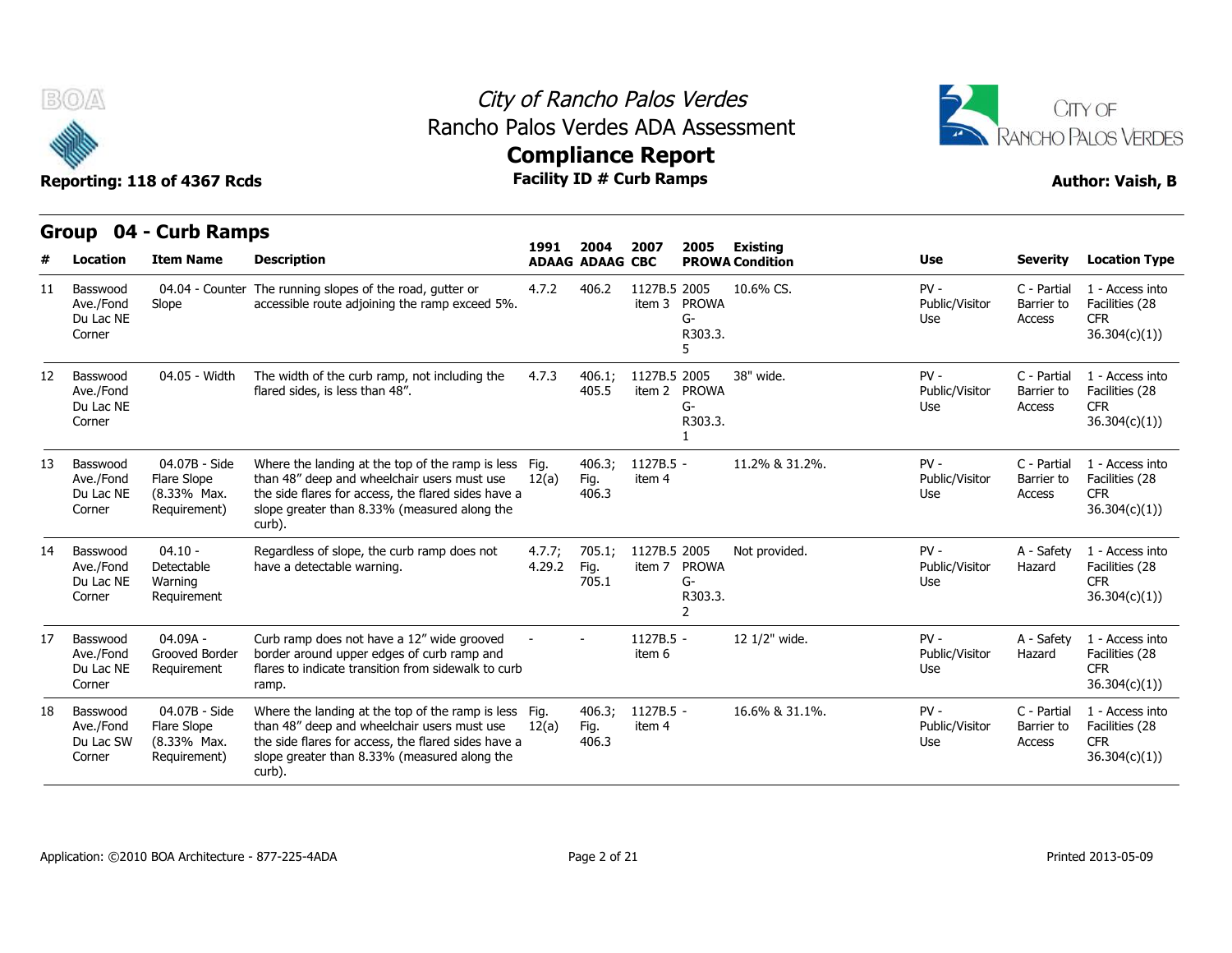



|    | Group                                        | 04 - Curb Ramps                                             |                                                                                                                                                                                                                       | 1991             | 2004                    | 2007                            | 2005                                                    | Existing               |                                 |                                     |                                                                  |
|----|----------------------------------------------|-------------------------------------------------------------|-----------------------------------------------------------------------------------------------------------------------------------------------------------------------------------------------------------------------|------------------|-------------------------|---------------------------------|---------------------------------------------------------|------------------------|---------------------------------|-------------------------------------|------------------------------------------------------------------|
| #  | Location                                     | <b>Item Name</b>                                            | <b>Description</b>                                                                                                                                                                                                    |                  | <b>ADAAG ADAAG CBC</b>  |                                 |                                                         | <b>PROWA Condition</b> | Use                             | <b>Severity</b>                     | <b>Location Type</b>                                             |
| 19 | Basswood<br>Ave./Fond<br>Du Lac SW<br>Corner | $04.10 -$<br>Detectable<br>Warning<br>Requirement           | Regardless of slope, the curb ramp does not<br>have a detectable warning.                                                                                                                                             | 4.7.7;<br>4.29.2 | 705.1;<br>Fig.<br>705.1 | 1127B.5 2005<br>item 7          | <b>PROWA</b><br>$G-$<br>R303.3.<br>2                    | Not provided.          | $PV -$<br>Public/Visitor<br>Use | A - Safety<br>Hazard                | 1 - Access into<br>Facilities (28<br><b>CFR</b><br>36.304(c)(1)  |
| 23 | Basswood<br>Ave./Fond<br>Du Lac SE<br>Corner | 04.02 - Slope                                               | Slope of the curb ramp exceeds 8.33% (or the<br>least possible compliant slope).                                                                                                                                      | 4.7.2;<br>4.8.2  | 405.2;<br>405.2         | 1127B.5 2005<br>Advisory item 3 | <b>PROWA</b><br>G-<br>R303.2.<br>1.1;<br>R303.2.<br>2.1 | 10.8% RS.              | $PV -$<br>Public/Visitor<br>Use | C - Partial<br>Barrier to<br>Access | 1 - Access into<br>Facilities (28<br><b>CFR</b><br>36.304(c)(1)) |
| 24 | Basswood<br>Ave./Fond<br>Du Lac SE<br>Corner | $04.03 -$<br>Transition                                     | The transition from the curb ramp to the road or 4.7.2<br>qutter is not flush or free of abrupt changes.                                                                                                              |                  | 406.2:<br>Fig.<br>406.2 | 1127B.5 2005<br>item 3          | <b>PROWA</b><br>G-<br>R301.5.                           | 1" transition.         | $PV -$<br>Public/Visitor<br>Use | C - Partial<br>Barrier to<br>Access | 1 - Access into<br>Facilities (28<br><b>CFR</b><br>36.304(c)(1)  |
| 25 | Basswood<br>Ave./Fond<br>Du Lac SE<br>Corner | 04.05 - Width                                               | The width of the curb ramp, not including the<br>flared sides, is less than 48".                                                                                                                                      | 4.7.3            | 406.1;<br>405.5         | 1127B.5 2005                    | item 2 PROWA<br>$G-$<br>R303.3.                         | 40" wide.              | $PV -$<br>Public/Visitor<br>Use | C - Partial<br>Barrier to<br>Access | 1 - Access into<br>Facilities (28<br><b>CFR</b><br>36.304(c)(1)) |
| 26 | Basswood<br>Ave./Fond<br>Du Lac SE<br>Corner | 04.07B - Side<br>Flare Slope<br>(8.33% Max.<br>Requirement) | Where the landing at the top of the ramp is less Fig.<br>than 48" deep and wheelchair users must use<br>the side flares for access, the flared sides have a<br>slope greater than 8.33% (measured along the<br>curb). | 12(a)            | 406.3;<br>Fig.<br>406.3 | 1127B.5 -<br>item 4             |                                                         | 11.1% & 27.4%.         | $PV -$<br>Public/Visitor<br>Use | C - Partial<br>Barrier to<br>Access | 1 - Access into<br>Facilities (28<br><b>CFR</b><br>36.304(c)(1)  |
| 27 | Basswood<br>Ave./Fond<br>Du Lac SE<br>Corner | $04.09A -$<br>Grooved Border<br>Requirement                 | Curb ramp does not have a 12" wide grooved<br>border around upper edges of curb ramp and<br>flares to indicate transition from sidewalk to curb<br>ramp.                                                              |                  |                         | 1127B.5 -<br>item 6             |                                                         | 8 1/2" wide.           | $PV -$<br>Public/Visitor<br>Use | A - Safety<br>Hazard                | 1 - Access into<br>Facilities (28<br><b>CFR</b><br>36.304(c)(1)) |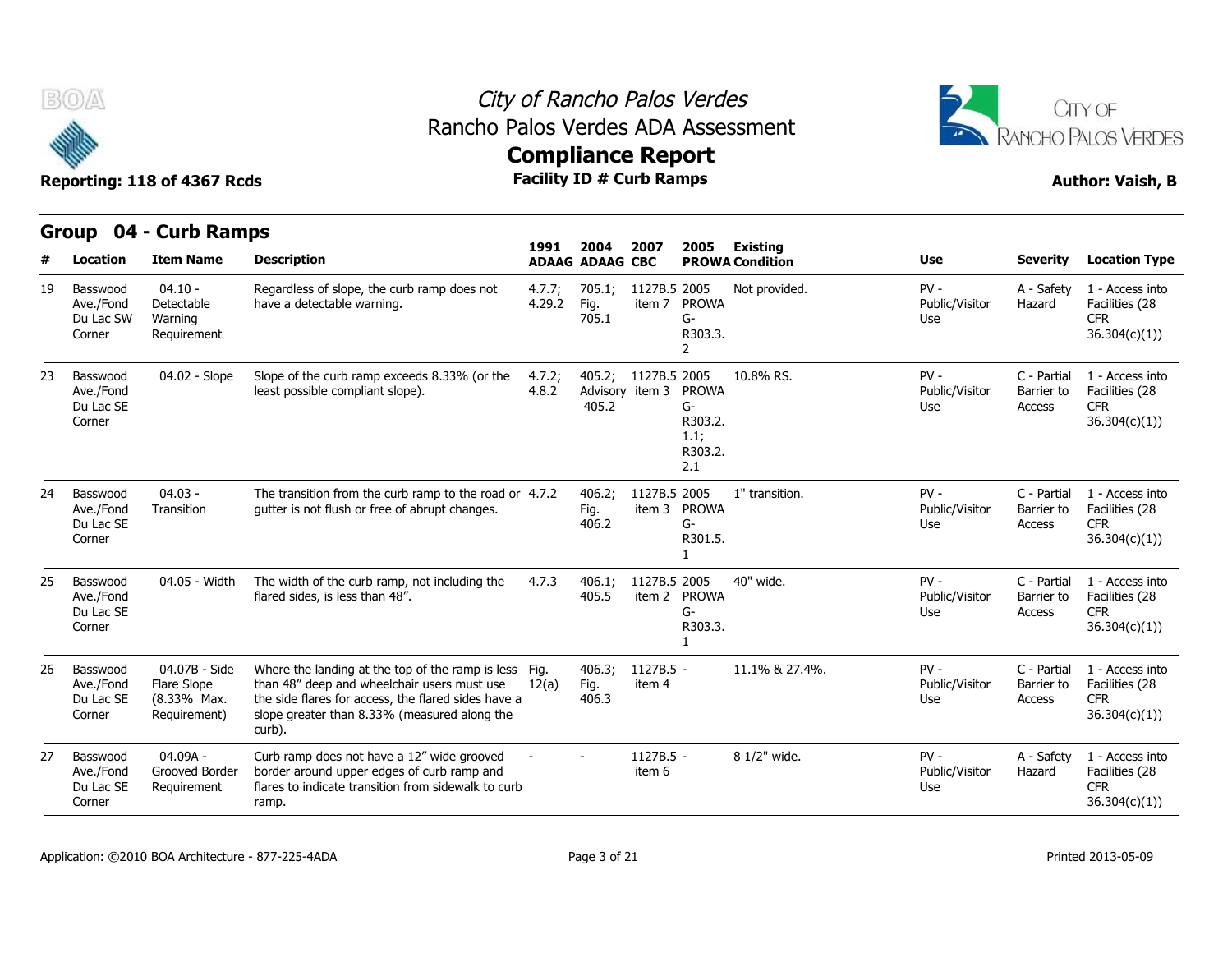



|    | Group                                        | 04 - Curb Ramps                                   |                                                                                                                                                          |                  |                                    |                        |                                                         |                                           |                                 |                                     |                                                                  |
|----|----------------------------------------------|---------------------------------------------------|----------------------------------------------------------------------------------------------------------------------------------------------------------|------------------|------------------------------------|------------------------|---------------------------------------------------------|-------------------------------------------|---------------------------------|-------------------------------------|------------------------------------------------------------------|
| #  | Location                                     | <b>Item Name</b>                                  | <b>Description</b>                                                                                                                                       | 1991             | 2004<br><b>ADAAG ADAAG CBC</b>     | 2007                   | 2005                                                    | <b>Existing</b><br><b>PROWA Condition</b> | <b>Use</b>                      | <b>Severity</b>                     | <b>Location Type</b>                                             |
| 31 | Basswood<br>Ave./Fond<br>Du Lac SE<br>Corner | $04.10 -$<br>Detectable<br>Warning<br>Requirement | Regardless of slope, the curb ramp does not<br>have a detectable warning.                                                                                | 4.7.7;<br>4.29.2 | 705.1;<br>Fig.<br>705.1            | 1127B.5 2005<br>item 7 | <b>PROWA</b><br>G-<br>R303.3.<br>$\overline{2}$         | Not provided.                             | $PV -$<br>Public/Visitor<br>Use | A - Safety<br>Hazard                | 1 - Access into<br>Facilities (28<br><b>CFR</b><br>36.304(c)(1)) |
| 32 | Verde<br>Ridge/El<br>Rodeo NW<br>Corner      | 04.02 - Slope                                     | Slope of the curb ramp exceeds 8.33% (or the<br>least possible compliant slope).                                                                         | 4.7.2;<br>4.8.2  | 405.2;<br>Advisory item 3<br>405.2 | 1127B.5 2005           | <b>PROWA</b><br>G-<br>R303.2.<br>1.1;<br>R303.2.<br>2.1 | 11.8% RS.                                 | $PV -$<br>Public/Visitor<br>Use | C - Partial<br>Barrier to<br>Access | 1 - Access into<br>Facilities (28<br><b>CFR</b><br>36.304(c)(1)) |
| 33 | Verde<br>Ridge/El<br>Rodeo NW<br>Corner      | Slope                                             | 04.04 - Counter The running slopes of the road, gutter or<br>accessible route adjoining the ramp exceed 5%.                                              | 4.7.2            | 406.2                              | 1127B.5 2005<br>item 3 | <b>PROWA</b><br>G-<br>R303.3.<br>5                      | 13% counter slope.                        | $PV -$<br>Public/Visitor<br>Use | C - Partial<br>Barrier to<br>Access | 1 - Access into<br>Facilities (28<br><b>CFR</b><br>36.304(c)(1)) |
| 34 | Verde<br>Ridge/El<br>Rodeo NW<br>Corner      | 04.05 - Width                                     | The width of the curb ramp, not including the<br>flared sides, is less than 48".                                                                         | 4.7.3            | 406.1;<br>405.5                    | 1127B.5 2005<br>item 2 | <b>PROWA</b><br>G-<br>R303.3.                           | 45" wide.                                 | $PV -$<br>Public/Visitor<br>Use | C - Partial<br>Barrier to<br>Access | 1 - Access into<br>Facilities (28<br><b>CFR</b><br>36.304(c)(1)  |
| 35 | Verde<br>Ridge/El<br>Rodeo NW<br>Corner      | 04.09A -<br>Grooved Border<br>Requirement         | Curb ramp does not have a 12" wide grooved<br>border around upper edges of curb ramp and<br>flares to indicate transition from sidewalk to curb<br>ramp. |                  |                                    | $1127B.5 -$<br>item 6  |                                                         | 13" wide.                                 | $PV -$<br>Public/Visitor<br>Use | A - Safety<br>Hazard                | 1 - Access into<br>Facilities (28<br><b>CFR</b><br>36.304(c)(1)  |
| 36 | Verde<br>Ridge/El<br>Rodeo NW<br>Corner      | $04.10 -$<br>Detectable<br>Warning<br>Requirement | Regardless of slope, the curb ramp does not<br>have a detectable warning.                                                                                | 4.7.7;<br>4.29.2 | 705.1;<br>Fig.<br>705.1            | 1127B.5 2005<br>item 7 | <b>PROWA</b><br>G-<br>R303.3.<br>2                      | Not provided.                             | $PV -$<br>Public/Visitor<br>Use | A - Safety<br>Hazard                | 1 - Access into<br>Facilities (28<br><b>CFR</b><br>36.304(c)(1)  |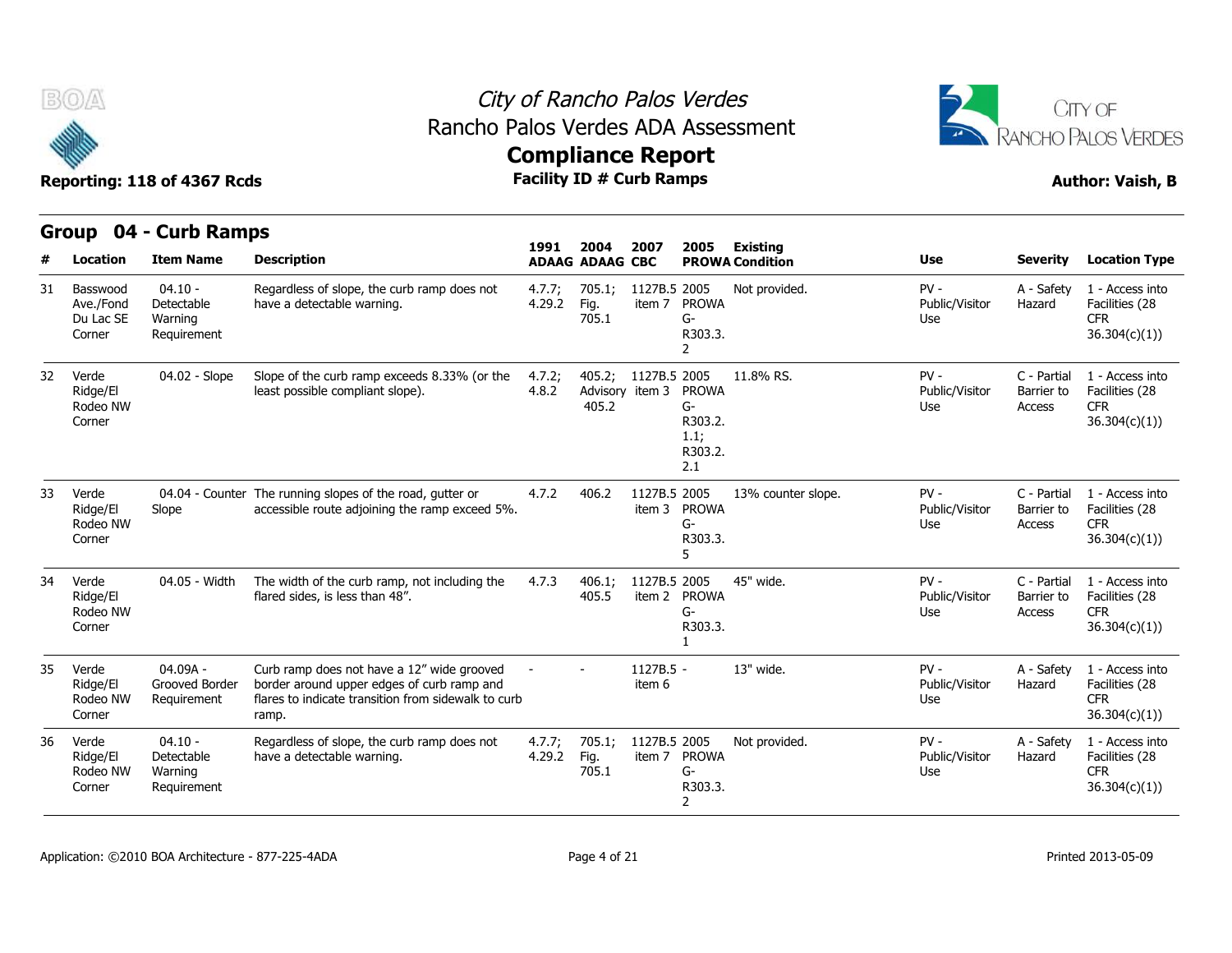

**Group 04 - Curb Ramps**

#### City of Rancho Palos Verdes Rancho Palos Verdes ADA Assessment



|    | GIUUP U4 - CUID KAIIIPS                       |                                                             |                                                                                                                                                                                                                       | 1991            | 2004                               | 2007                | 2005                                                    | <b>Existing</b>        |                                 |                                     |                                                                  |
|----|-----------------------------------------------|-------------------------------------------------------------|-----------------------------------------------------------------------------------------------------------------------------------------------------------------------------------------------------------------------|-----------------|------------------------------------|---------------------|---------------------------------------------------------|------------------------|---------------------------------|-------------------------------------|------------------------------------------------------------------|
|    | Location                                      | <b>Item Name</b>                                            | <b>Description</b>                                                                                                                                                                                                    |                 | <b>ADAAG ADAAG CBC</b>             |                     |                                                         | <b>PROWA Condition</b> | <b>Use</b>                      | <b>Severity</b>                     | <b>Location Type</b>                                             |
| 39 | Verde<br>Ridge/El<br>Rodeo NE<br>Corner       | 04.02 - Slope                                               | Slope of the curb ramp exceeds 8.33% (or the<br>least possible compliant slope).                                                                                                                                      | 4.7.2;<br>4.8.2 | 405.2;<br>Advisory item 3<br>405.2 | 1127B.5 2005        | <b>PROWA</b><br>G-<br>R303.2.<br>1.1;<br>R303.2.<br>2.1 | 25.2% RS.              | $PV -$<br>Public/Visitor<br>Use | C - Partial<br>Barrier to<br>Access | 1 - Access into<br>Facilities (28<br><b>CFR</b><br>36.304(c)(1)  |
| 40 | Verde<br>Ridge/El<br>Rodeo NE<br>Corner       | 04.09A -<br>Grooved Border<br>Requirement                   | Curb ramp does not have a 12" wide grooved<br>border around upper edges of curb ramp and<br>flares to indicate transition from sidewalk to curb<br>ramp.                                                              |                 |                                    | 1127B.5 -<br>item 6 |                                                         | 13" wide.              | $PV -$<br>Public/Visitor<br>Use | A - Safety<br>Hazard                | 1 - Access into<br>Facilities (28<br><b>CFR</b><br>36.304(c)(1)  |
| 42 | Locklenna<br>Ln./Seaspray<br>Dr. SW<br>Corner | 04.07B - Side<br>Flare Slope<br>(8.33% Max.<br>Requirement) | Where the landing at the top of the ramp is less Fig.<br>than 48" deep and wheelchair users must use<br>the side flares for access, the flared sides have a<br>slope greater than 8.33% (measured along the<br>curb). | 12(a)           | 406.3;<br>Fig.<br>406.3            | 1127B.5 -<br>item 4 |                                                         | 15% RS.                | $PV -$<br>Public/Visitor<br>Use | C - Partial<br>Barrier to<br>Access | 1 - Access into<br>Facilities (28<br><b>CFR</b><br>36.304(c)(1)  |
| 43 | Locklenna<br>Ln./Seaspray<br>Dr. SW<br>Corner | 04.09A -<br>Grooved Border<br>Requirement                   | Curb ramp does not have a 12" wide grooved<br>border around upper edges of curb ramp and<br>flares to indicate transition from sidewalk to curb<br>ramp.                                                              |                 |                                    | 1127B.5 -<br>item 6 |                                                         | 13" wide.              | $PV -$<br>Public/Visitor<br>Use | A - Safety<br>Hazard                | 1 - Access into<br>Facilities (28<br><b>CFR</b><br>36.304(c)(1)) |
| 45 | Locklenna<br>Ln./Seaspray<br>Dr. SE Corner    | 04.02 - Slope                                               | Slope of the curb ramp exceeds 8.33% (or the<br>least possible compliant slope).                                                                                                                                      | 4.7.2;<br>4.8.2 | 405.2;<br>Advisory item 3<br>405.2 | 1127B.5 2005        | <b>PROWA</b><br>G-<br>R303.2.<br>1.1;<br>R303.2.<br>2.1 | 11.4% RS.              | $PV -$<br>Public/Visitor<br>Use | C - Partial<br>Barrier to<br>Access | 1 - Access into<br>Facilities (28<br><b>CFR</b><br>36.304(c)(1)  |
| 46 | Locklenna<br>Ln./Seaspray Flare Slope         | 04.07B - Side<br>Dr.SE Corner (8.33% Max.<br>Requirement)   | Where the landing at the top of the ramp is less Fig.<br>than 48" deep and wheelchair users must use<br>the side flares for access, the flared sides have a<br>slope greater than 8.33% (measured along the<br>curb). | 12(a)           | 406.3;<br>Fig.<br>406.3            | 1127B.5 -<br>item 4 |                                                         | 10.4% RS.              | $PV -$<br>Public/Visitor<br>Use | C - Partial<br>Barrier to<br>Access | 1 - Access into<br>Facilities (28<br><b>CFR</b><br>36.304(c)(1)  |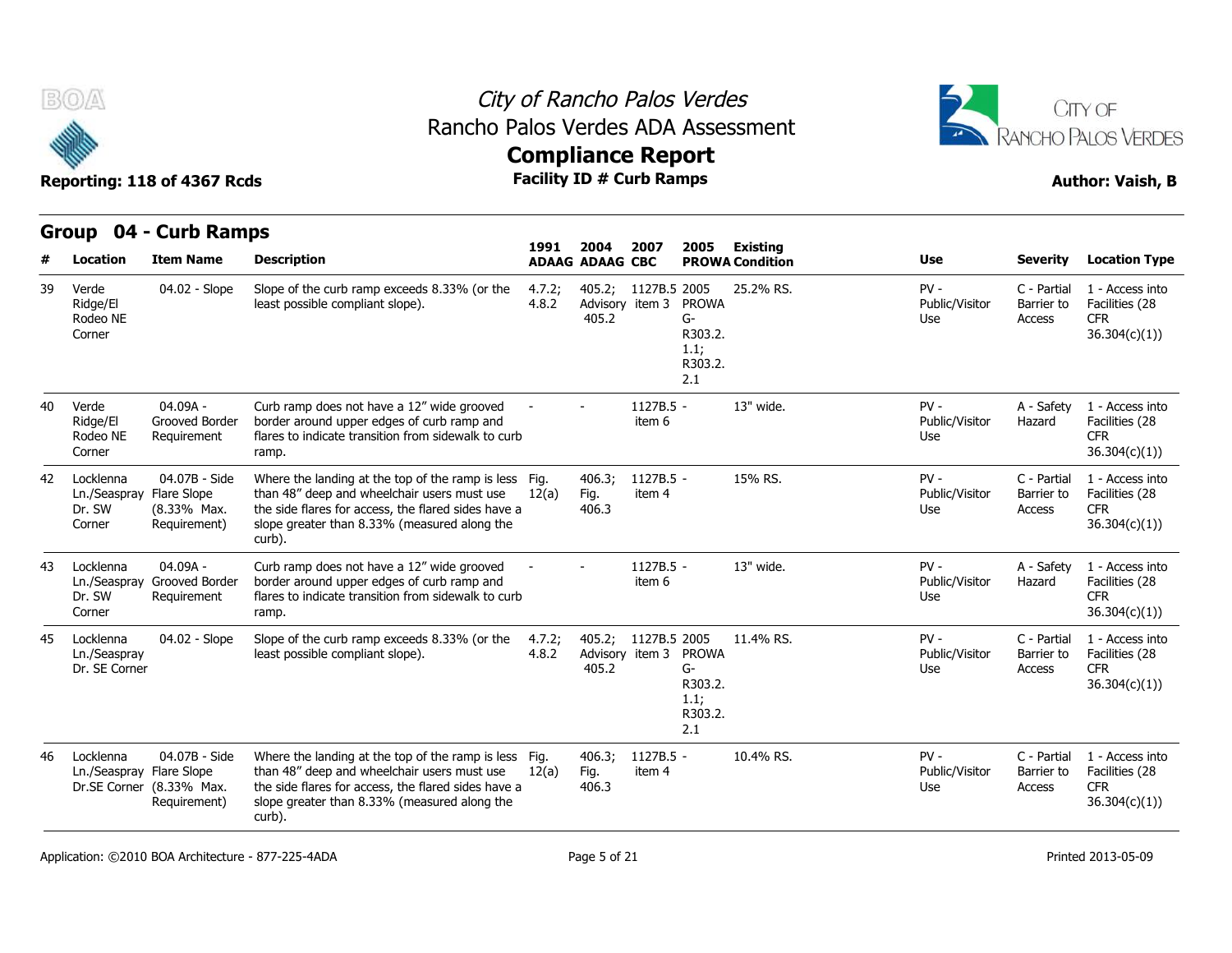



|    | Group                                            | 04 - Curb Ramps                                                        |                                                                                                                                                                                                                       |       |                                | 2007                   |                                    | <b>Existing</b>        |                                 |                                     |                                                                  |
|----|--------------------------------------------------|------------------------------------------------------------------------|-----------------------------------------------------------------------------------------------------------------------------------------------------------------------------------------------------------------------|-------|--------------------------------|------------------------|------------------------------------|------------------------|---------------------------------|-------------------------------------|------------------------------------------------------------------|
|    | Location                                         | <b>Item Name</b>                                                       | <b>Description</b>                                                                                                                                                                                                    | 1991  | 2004<br><b>ADAAG ADAAG CBC</b> |                        | 2005                               | <b>PROWA Condition</b> | <b>Use</b>                      | <b>Severity</b>                     | <b>Location Type</b>                                             |
| 47 | Locklenna                                        | $04.09A -$<br>Ln./Seaspray Grooved Border<br>Dr. SE Corner Requirement | Curb ramp does not have a 12" wide grooved<br>border around upper edges of curb ramp and<br>flares to indicate transition from sidewalk to curb<br>ramp.                                                              |       |                                | 1127B.5 -<br>item 6    |                                    | 13" wide.              | $PV -$<br>Public/Visitor<br>Use | A - Safety<br>Hazard                | 1 - Access into<br>Facilities (28<br><b>CFR</b><br>36.304(c)(1)) |
| 48 | Hawthorne<br>Blvd./Dupree Slope<br>Dr. NE Corner | 04.04 - Counter                                                        | The running slopes of the road, gutter or<br>accessible route adjoining the ramp exceed 5%.                                                                                                                           | 4.7.2 | 406.2                          | 1127B.5 2005<br>item 3 | <b>PROWA</b><br>$G-$<br>R303.3.    | 6.6% counter slope.    | $PV -$<br>Public/Visitor<br>Use | C - Partial<br>Barrier to<br>Access | 1 - Access into<br>Facilities (28<br><b>CFR</b><br>36.304(c)(1)  |
| 49 | Hawthorne<br>Blvd./Dupree Flare Slope            | 04.07B - Side<br>Dr. NE Corner (8.33% Max.<br>Requirement)             | Where the landing at the top of the ramp is less Fig.<br>than 48" deep and wheelchair users must use<br>the side flares for access, the flared sides have a<br>slope greater than 8.33% (measured along the<br>curb). | 12(a) | 406.3;<br>Fig.<br>406.3        | $1127B.5 -$<br>item 4  |                                    | 13.2% RS.              | $PV -$<br>Public/Visitor<br>Use | C - Partial<br>Barrier to<br>Access | 1 - Access into<br>Facilities (28<br><b>CFR</b><br>36.304(c)(1)) |
| 51 | Hawthorne<br>Blvd./Vallon<br>Dr. NW<br>Corner    | $04.03 -$<br>Transition                                                | The transition from the curb ramp to the road or 4.7.2<br>qutter is not flush or free of abrupt changes.                                                                                                              |       | 406.2:<br>Fig.<br>406.2        | 1127B.5 2005<br>item 3 | <b>PROWA</b><br>G-<br>R301.5.      | 1/4" transition.       | $PV -$<br>Public/Visitor<br>Use | C - Partial<br>Barrier to<br>Access | 1 - Access into<br>Facilities (28<br><b>CFR</b><br>36.304(c)(1)  |
| 52 | Hawthorne<br>Blvd./Vallon<br>Dr. NW<br>Corner    | Slope                                                                  | 04.04 - Counter The running slopes of the road, gutter or<br>accessible route adjoining the ramp exceed 5%.                                                                                                           | 4.7.2 | 406.2                          | 1127B.5 2005<br>item 3 | <b>PROWA</b><br>G-<br>R303.3.<br>5 | 12.2% counter slope.   | $PV -$<br>Public/Visitor<br>Use | C - Partial<br>Barrier to<br>Access | 1 - Access into<br>Facilities (28<br><b>CFR</b><br>36.304(c)(1)  |
| 53 | Hawthorne<br>Blvd./Vallon<br>Dr. NW<br>Corner    | 04.05 - Width                                                          | The width of the curb ramp, not including the<br>flared sides, is less than 48".                                                                                                                                      | 4.7.3 | 406.1;<br>405.5                | 1127B.5 2005<br>item 2 | <b>PROWA</b><br>G-<br>R303.3.      | 41" wide.              | $PV -$<br>Public/Visitor<br>Use | C - Partial<br>Barrier to<br>Access | 1 - Access into<br>Facilities (28<br><b>CFR</b><br>36.304(c)(1)  |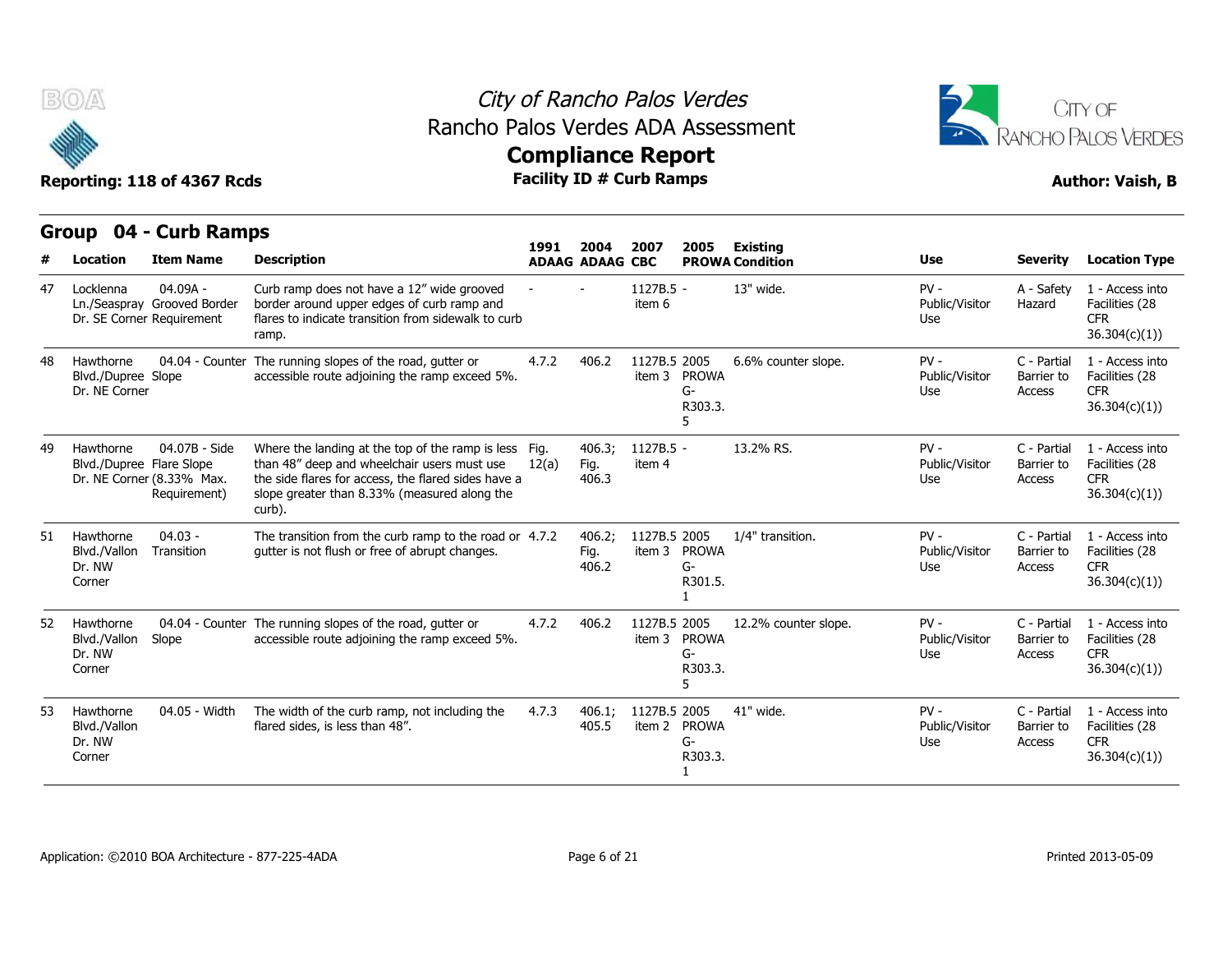



|    | <b>Group</b>                                  | 04 - Curb Ramps                                             |                                                                                                                                                                                                                  |               |                                |                                                         | 2005<br>Existing<br><b>Use</b><br><b>Severity</b><br><b>PROWA Condition</b><br>11" & 11 1/2" wide.<br>$PV -$<br>A - Safety<br>Public/Visitor<br>Hazard<br><b>CFR</b><br>Use<br>$PV -$<br>27.3% RS.<br>C - Partial<br>Public/Visitor<br>Barrier to<br><b>CFR</b><br>Use<br>Access<br>1/4" transition.<br>$PV -$<br>C - Partial<br><b>PROWA</b><br>Public/Visitor<br>Barrier to<br>G-<br><b>CFR</b><br>Use<br>Access<br>R301.5.<br>11.2% CS.<br>$PV -$<br>C - Partial<br><b>PROWA</b><br>Public/Visitor<br>Barrier to<br>G-<br><b>CFR</b><br>Use<br>Access<br>R303.3.<br>5<br>41" wide.<br>$PV -$<br>C - Partial |                                 |                                     |                                                                 |
|----|-----------------------------------------------|-------------------------------------------------------------|------------------------------------------------------------------------------------------------------------------------------------------------------------------------------------------------------------------|---------------|--------------------------------|---------------------------------------------------------|----------------------------------------------------------------------------------------------------------------------------------------------------------------------------------------------------------------------------------------------------------------------------------------------------------------------------------------------------------------------------------------------------------------------------------------------------------------------------------------------------------------------------------------------------------------------------------------------------------------|---------------------------------|-------------------------------------|-----------------------------------------------------------------|
| #  | <b>Location</b>                               | <b>Item Name</b>                                            | <b>Description</b>                                                                                                                                                                                               | 1991          | 2004<br><b>ADAAG ADAAG CBC</b> | 2007                                                    |                                                                                                                                                                                                                                                                                                                                                                                                                                                                                                                                                                                                                |                                 |                                     | <b>Location Type</b>                                            |
| 54 | Hawthorne<br>Blvd./Vallon<br>Dr. NW<br>Corner | 04.09A -<br>Grooved Border<br>Requirement                   | Curb ramp does not have a 12" wide grooved<br>border around upper edges of curb ramp and<br>flares to indicate transition from sidewalk to curb<br>ramp.                                                         |               |                                | 1127B.5 -<br>item 6                                     |                                                                                                                                                                                                                                                                                                                                                                                                                                                                                                                                                                                                                |                                 |                                     | 1 - Access into<br>Facilities (28<br>36.304(c)(1))              |
| 55 | Hawthorne<br>Blvd./Vallon<br>Dr. NW<br>Corner | 04.07B - Side<br>Flare Slope<br>(8.33% Max.<br>Requirement) | Where the landing at the top of the ramp is less<br>than 48" deep and wheelchair users must use<br>the side flares for access, the flared sides have a<br>slope greater than 8.33% (measured along the<br>curb). | Fig.<br>12(a) | 406.3;<br>Fig.<br>406.3        | 1127B.5 -<br>item 4                                     |                                                                                                                                                                                                                                                                                                                                                                                                                                                                                                                                                                                                                |                                 |                                     | 1 - Access into<br>Facilities (28<br>36.304(c)(1))              |
| 58 | Hawthorne<br>Blvd./Vallon<br>Dr. SW<br>Corner | $04.03 -$<br>Transition                                     | The transition from the curb ramp to the road or 4.7.2<br>qutter is not flush or free of abrupt changes.                                                                                                         |               | 406.2;<br>Fig.<br>406.2        | 1127B.5 2005<br>item 3                                  |                                                                                                                                                                                                                                                                                                                                                                                                                                                                                                                                                                                                                |                                 |                                     | 1 - Access into<br>Facilities (28<br>36.304(c)(1)               |
| 59 | Hawthorne<br>Blvd./Vallon<br>Dr. SW<br>Corner | Slope                                                       | 04.04 - Counter The running slopes of the road, gutter or<br>accessible route adjoining the ramp exceed 5%.                                                                                                      | 4.7.2         | 406.2                          | 1127B.5 2005<br>item 3                                  |                                                                                                                                                                                                                                                                                                                                                                                                                                                                                                                                                                                                                |                                 |                                     | 1 - Access into<br>Facilities (28<br>36.304(c)(1)               |
| 60 | Hawthorne<br>Blvd./Vallon<br>Dr. SW<br>Corner | 04.05 - Width                                               | The width of the curb ramp, not including the<br>flared sides, is less than 48".                                                                                                                                 | 4.7.3         | 406.1;<br>405.5                | 1127B.5 2005<br><b>PROWA</b><br>item 2<br>G-<br>R303.3. |                                                                                                                                                                                                                                                                                                                                                                                                                                                                                                                                                                                                                | Public/Visitor<br>Use           | Barrier to<br>Access                | 1 - Access into<br>Facilities (28<br><b>CFR</b><br>36.304(c)(1) |
| 61 | Hawthorne<br>Blvd./Vallon<br>Dr. SW<br>Corner | 04.07B - Side<br>Flare Slope<br>(8.33% Max.<br>Requirement) | Where the landing at the top of the ramp is less<br>than 48" deep and wheelchair users must use<br>the side flares for access, the flared sides have a<br>slope greater than 8.33% (measured along the<br>curb). | Fig.<br>12(a) | 406.3;<br>Fig.<br>406.3        | 1127B.5 -<br>item 4                                     | 22.3% RS.                                                                                                                                                                                                                                                                                                                                                                                                                                                                                                                                                                                                      | $PV -$<br>Public/Visitor<br>Use | C - Partial<br>Barrier to<br>Access | 1 - Access into<br>Facilities (28<br><b>CFR</b><br>36.304(c)(1) |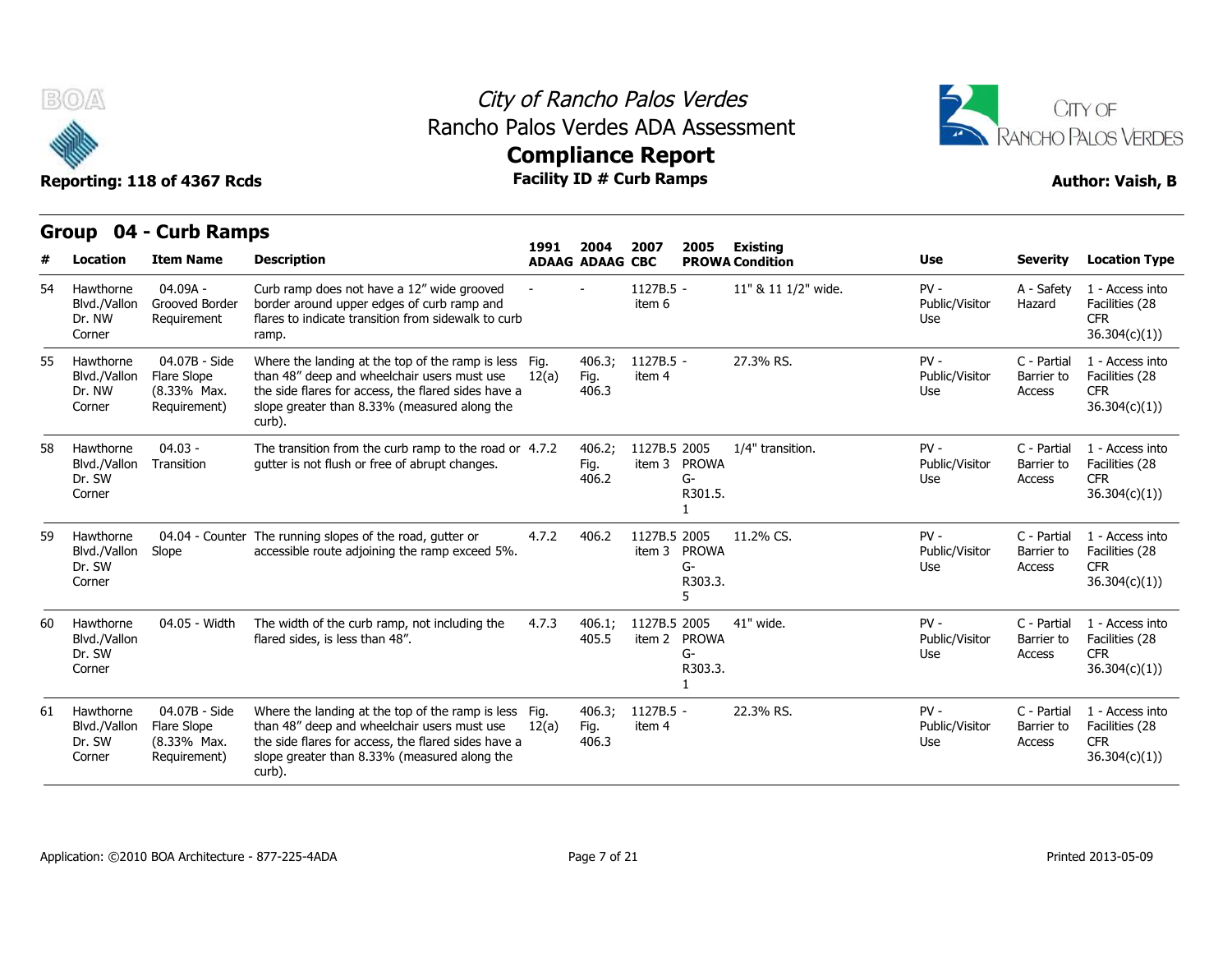



|    | Group                                                                   | 04 - Curb Ramps                                           |                                                                                                                                                          |       |                                |                        |                               |                                           |                                 |                                     |                                                                  |
|----|-------------------------------------------------------------------------|-----------------------------------------------------------|----------------------------------------------------------------------------------------------------------------------------------------------------------|-------|--------------------------------|------------------------|-------------------------------|-------------------------------------------|---------------------------------|-------------------------------------|------------------------------------------------------------------|
| #  | Location                                                                | <b>Item Name</b>                                          | <b>Description</b>                                                                                                                                       | 1991  | 2004<br><b>ADAAG ADAAG CBC</b> | 2007                   | 2005                          | <b>Existing</b><br><b>PROWA Condition</b> | <b>Use</b>                      | <b>Severity</b>                     | <b>Location Type</b>                                             |
| 63 | Hawthorne<br>Blvd./Vallon<br>Dr. SE Corner                              | 04.04 - Counter<br>Slope                                  | The running slopes of the road, gutter or<br>accessible route adjoining the ramp exceed 5%.                                                              | 4.7.2 | 406.2                          | 1127B.5 2005           | item 3 PROWA<br>G-<br>R303.3. | 9.7% counter slope.                       | $PV -$<br>Public/Visitor<br>Use | C - Partial<br>Barrier to<br>Access | 1 - Access into<br>Facilities (28<br><b>CFR</b><br>36.304(c)(1)  |
| 64 | Hawthorne<br>Blvd./Vallon                                               | $04.09A -$<br>Grooved Border<br>Dr. SE Corner Requirement | Curb ramp does not have a 12" wide grooved<br>border around upper edges of curb ramp and<br>flares to indicate transition from sidewalk to curb<br>ramp. |       |                                | 1127B.5 -<br>item 6    |                               | 11" wide.                                 | $PV -$<br>Public/Visitor<br>Use | A - Safety<br>Hazard                | 1 - Access into<br>Facilities (28<br><b>CFR</b><br>36.304(c)(1)) |
| 66 | Hawthorne<br>Blvd./Vallon<br>Dr. SE Corner Pedestrian                   | 04.40 - Other -<br>Curb Ramps and<br>Crossings            | See Additional Comments                                                                                                                                  |       |                                |                        |                               | 35" deep landing.                         | $PV -$<br>Public/Visitor<br>Use | C - Partial<br>Barrier to<br>Access | 1 - Access into<br>Facilities (28<br><b>CFR</b><br>36.304(c)(1)) |
| 67 | Palos Verdes<br>Dr.<br>South/Barken<br>tine Rd. SW<br>Corner            | $04.03 -$<br>Transition                                   | The transition from the curb ramp to the road or 4.7.2<br>qutter is not flush or free of abrupt changes.                                                 |       | 406.2:<br>Fig.<br>406.2        | 1127B.5 2005           | item 3 PROWA<br>G-<br>R301.5. | 1" transition.                            | $PV -$<br>Public/Visitor<br>Use | C - Partial<br>Barrier to<br>Access | 1 - Access into<br>Facilities (28<br><b>CFR</b><br>36.304(c)(1)) |
| 68 | Palos Verdes<br>Dr.<br>South/Barken<br>tine Rd. SW<br>Corner            | 04.05 - Width                                             | The width of the curb ramp, not including the<br>flared sides, is less than 48".                                                                         | 4.7.3 | 406.1:<br>405.5                | 1127B.5 2005<br>item 2 | <b>PROWA</b><br>G-<br>R303.3. | 32" wide.                                 | $PV -$<br>Public/Visitor<br>Use | C - Partial<br>Barrier to<br>Access | 1 - Access into<br>Facilities (28<br><b>CFR</b><br>36.304(c)(1)) |
| 69 | Palos Verdes<br>Dr.<br>South/Barken Pedestrian<br>tine Rd. SW<br>Corner | 04.40 - Other -<br>Curb Ramps and<br>Crossings            | See Additional Comments                                                                                                                                  |       |                                |                        |                               | Top landing not provided.                 | $PV -$<br>Public/Visitor<br>Use | C - Partial<br>Barrier to<br>Access | 1 - Access into<br>Facilities (28<br><b>CFR</b><br>36.304(c)(1)  |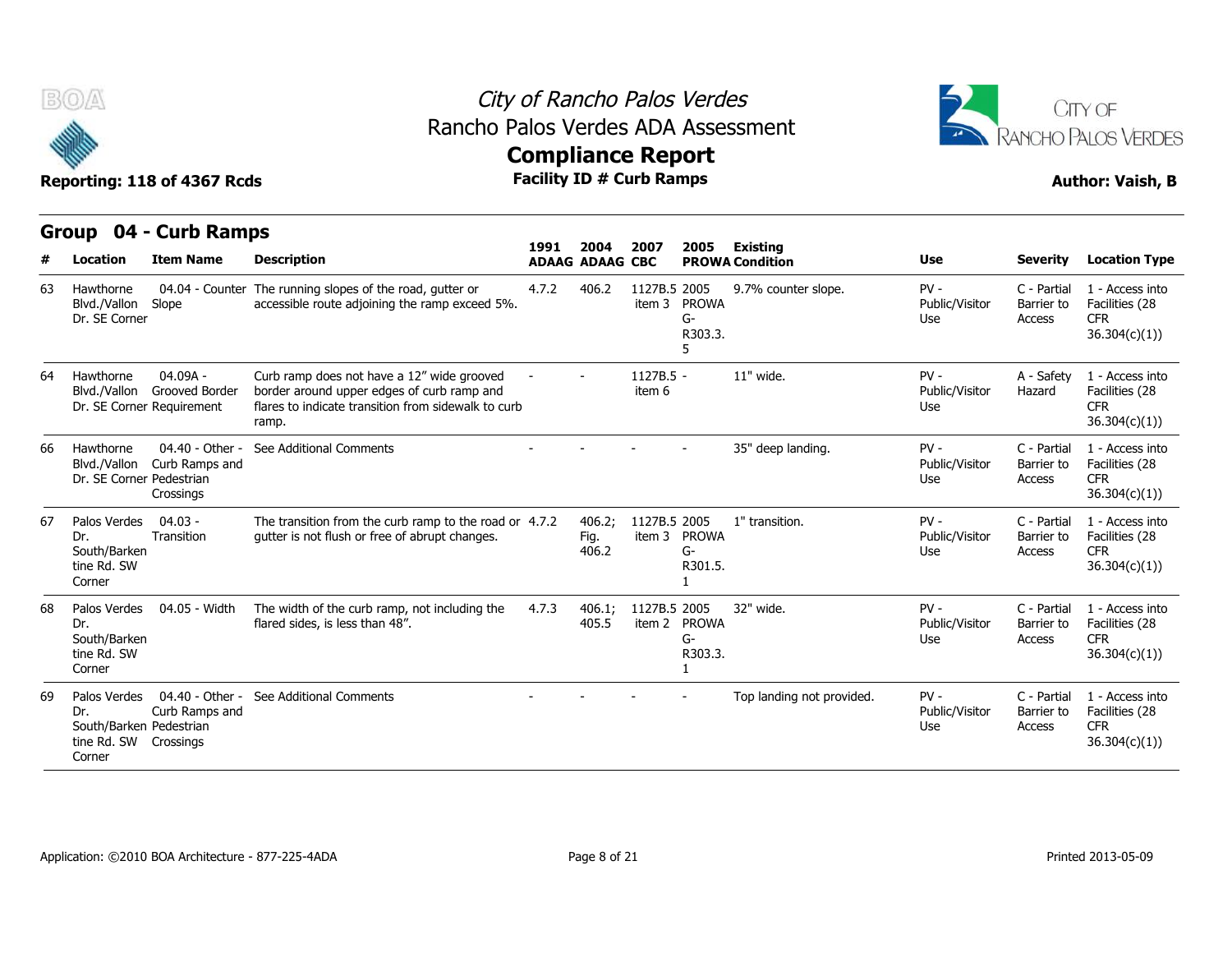



|    | Group                                                                      | 04 - Curb Ramps                                          |                                                                                                                                                          |                  |                                |                        |                                    |                                                      |                                 |                                     |                                                                  |
|----|----------------------------------------------------------------------------|----------------------------------------------------------|----------------------------------------------------------------------------------------------------------------------------------------------------------|------------------|--------------------------------|------------------------|------------------------------------|------------------------------------------------------|---------------------------------|-------------------------------------|------------------------------------------------------------------|
| #  | Location                                                                   | <b>Item Name</b>                                         | <b>Description</b>                                                                                                                                       | 1991             | 2004<br><b>ADAAG ADAAG CBC</b> | 2007                   | 2005                               | <b>Existing</b><br><b>PROWA Condition</b>            | <b>Use</b>                      | <b>Severity</b>                     | <b>Location Type</b>                                             |
| 70 | Palos Verdes<br>Dr.<br>South/Barken Warning<br>tine Rd. SW<br>Corner       | $04.10 -$<br>Detectable<br>Requirement                   | Regardless of slope, the curb ramp does not<br>have a detectable warning.                                                                                | 4.7.7;<br>4.29.2 | 705.1;<br>Fig.<br>705.1        | 1127B.5 2005<br>item 7 | <b>PROWA</b><br>G-<br>R303.3.<br>2 | Not provided.                                        | $PV -$<br>Public/Visitor<br>Use | A - Safety<br>Hazard                | 1 - Access into<br>Facilities (28<br><b>CFR</b><br>36.304(c)(1)  |
| 71 | Palos Verdes<br>Dr.<br>tine Rd. SW<br>Corner                               | $04.09A -$<br>Grooved Border<br>South/Barken Requirement | Curb ramp does not have a 12" wide grooved<br>border around upper edges of curb ramp and<br>flares to indicate transition from sidewalk to curb<br>ramp. |                  |                                | 1127B.5 -<br>item 6    |                                    | Not provided.                                        | $PV -$<br>Public/Visitor<br>Use | A - Safety<br>Hazard                | 1 - Access into<br>Facilities (28<br><b>CFR</b><br>36.304(c)(1)  |
| 72 | Palos Verdes<br>Dr.<br>South/Ocean<br><b>Trail SW</b><br>Corner            | 04.05 - Width                                            | The width of the curb ramp, not including the<br>flared sides, is less than 48".                                                                         | 4.7.3            | 406.1:<br>405.5                | 1127B.5 2005<br>item 2 | <b>PROWA</b><br>G-<br>R303.3.      | 45 1/2" wide.                                        | $PV -$<br>Public/Visitor<br>Use | C - Partial<br>Barrier to<br>Access | 1 - Access into<br>Facilities (28<br><b>CFR</b><br>36.304(c)(1)  |
| 73 | Palos Verdes<br>Dr.<br><b>Trail SW</b><br>Corner                           | $04.09A -$<br>Grooved Border<br>South/Ocean Requirement  | Curb ramp does not have a 12" wide grooved<br>border around upper edges of curb ramp and<br>flares to indicate transition from sidewalk to curb<br>ramp. |                  |                                | 1127B.5 -<br>item 6    |                                    | Not provided.                                        | $PV -$<br>Public/Visitor<br>Use | A - Safety<br>Hazard                | 1 - Access into<br>Facilities (28<br><b>CFR</b><br>36.304(c)(1)) |
| 74 | Palos Verdes<br>Dr.<br>South/Ocean<br><b>Trail SW</b><br>Corner            | $04.10 -$<br>Detectable<br>Warning<br>Requirement        | Regardless of slope, the curb ramp does not<br>have a detectable warning.                                                                                | 4.7.7;<br>4.29.2 | 705.1;<br>Fig.<br>705.1        | 1127B.5 2005<br>item 7 | PROWA ramp.<br>G-<br>R303.3.       | Not provided around entire curb                      | $PV -$<br>Public/Visitor<br>Use | A - Safety<br>Hazard                | 1 - Access into<br>Facilities (28<br><b>CFR</b><br>36.304(c)(1)  |
| 75 | Palos Verdes<br>Dr.<br>South/Ocean Pedestrian<br><b>Trail SW</b><br>Corner | 04.40 - Other -<br>Curb Ramps and<br>Crossings           | See Additional Comments                                                                                                                                  |                  |                                |                        |                                    | 2" change in level at<br>decomposed granite pathway. | $PV -$<br>Public/Visitor<br>Use | C - Partial<br>Barrier to<br>Access | 1 - Access into<br>Facilities (28<br><b>CFR</b><br>36.304(c)(1)  |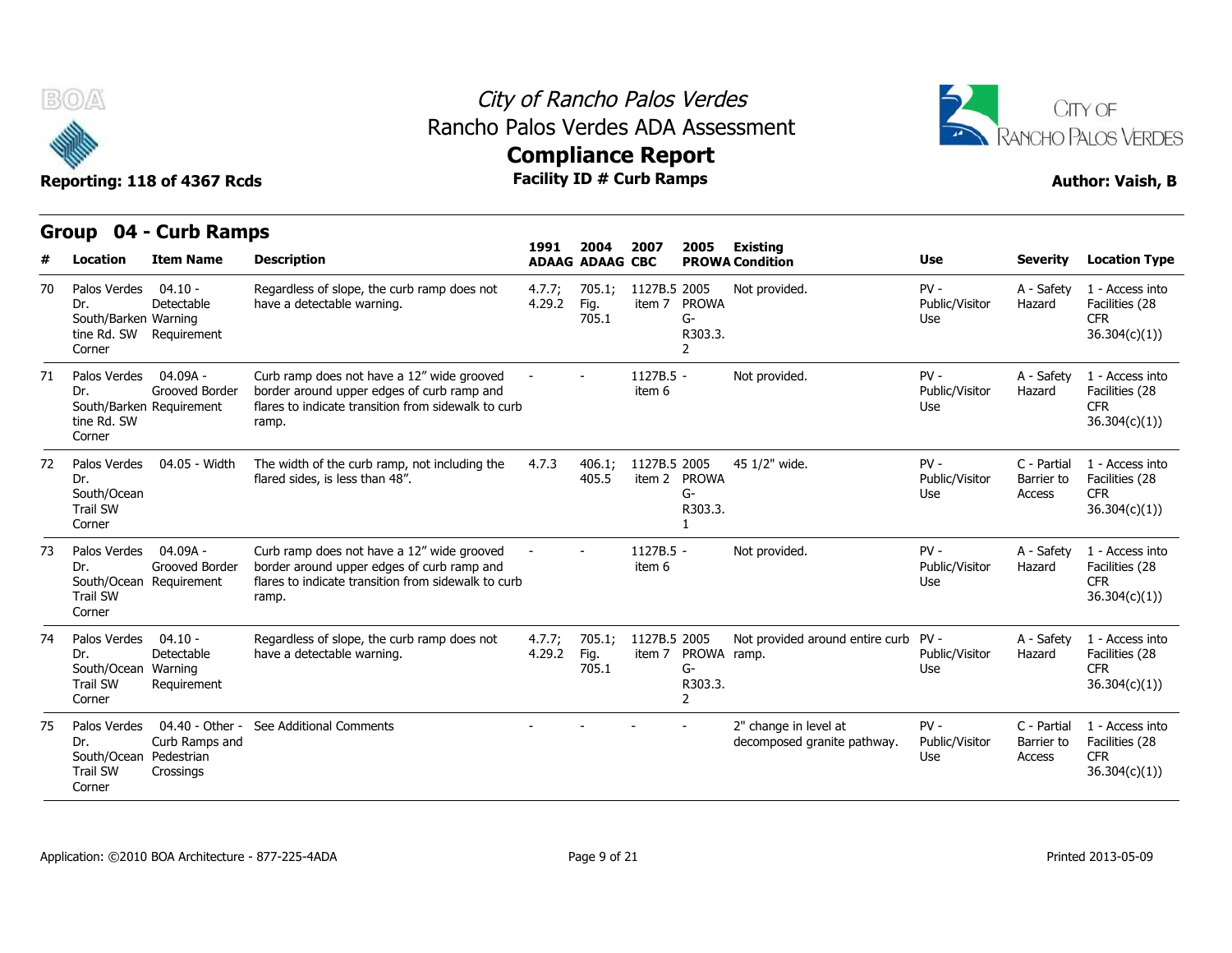



|    | Group                                             | 04 - Curb Ramps         |                                                                                                             |                 |                                                 |                        |                                                           |                                           |                                 |                                     |                                                                  |
|----|---------------------------------------------------|-------------------------|-------------------------------------------------------------------------------------------------------------|-----------------|-------------------------------------------------|------------------------|-----------------------------------------------------------|-------------------------------------------|---------------------------------|-------------------------------------|------------------------------------------------------------------|
| #  | Location                                          | <b>Item Name</b>        | <b>Description</b>                                                                                          | 1991            | 2004<br><b>ADAAG ADAAG CBC</b>                  | 2007                   | 2005                                                      | <b>Existing</b><br><b>PROWA Condition</b> | <b>Use</b>                      | <b>Severity</b>                     | <b>Location Type</b>                                             |
| 76 | Ganado<br>Dr./Flowerrid<br>ge Dr. N<br>Corner     | 04.02 - Slope           | Slope of the curb ramp exceeds 8.33% (or the<br>least possible compliant slope).                            | 4.7.2;<br>4.8.2 | 405.2;<br>Advisory item 3<br>405.2              | 1127B.5 2005           | <b>PROWA</b><br>G-<br>R303.2.<br>1.1;<br>R303.2.<br>2.1   | 11.9% and 13% RS.                         | $PV -$<br>Public/Visitor<br>Use | C - Partial<br>Barrier to<br>Access | 1 - Access into<br>Facilities (28<br><b>CFR</b><br>36.304(c)(1)  |
| 77 | Ganado<br>Dr./Flowerrid<br>ge Dr. S<br>Corner     | 04.02 - Slope           | Slope of the curb ramp exceeds 8.33% (or the<br>least possible compliant slope).                            | 4.7.2;<br>4.8.2 | 405.2; 1127B.5 2005<br>Advisory item 3<br>405.2 |                        | <b>PROWA</b><br>$G-$<br>R303.2.<br>1.1;<br>R303.2.<br>2.1 | 10.4% and 13.6% RS.                       | $PV -$<br>Public/Visitor<br>Use | C - Partial<br>Barrier to<br>Access | 1 - Access into<br>Facilities (28<br><b>CFR</b><br>36.304(c)(1)) |
| 78 | Palos Verdes<br>Dr.<br>East/Crest<br>Rd. E Corner | 04.02 - Slope           | Slope of the curb ramp exceeds 8.33% (or the<br>least possible compliant slope).                            | 4.7.2;<br>4.8.2 | 405.2;<br>Advisory item 3<br>405.2              | 1127B.5 2005           | <b>PROWA</b><br>G-<br>R303.2.<br>1.1;<br>R303.2.<br>2.1   | 11.7% RS.                                 | $PV -$<br>Public/Visitor<br>Use | C - Partial<br>Barrier to<br>Access | 1 - Access into<br>Facilities (28<br><b>CFR</b><br>36.304(c)(1)  |
| 79 | Palos Verdes<br>Dr.<br>East/Crest<br>Rd. E Corner | $04.03 -$<br>Transition | The transition from the curb ramp to the road or 4.7.2<br>qutter is not flush or free of abrupt changes.    |                 | 406.2;<br>Fig.<br>406.2                         | 1127B.5 2005<br>item 3 | <b>PROWA</b><br>$G-$<br>R301.5.                           | 1/2" transition.                          | $PV -$<br>Public/Visitor<br>Use | C - Partial<br>Barrier to<br>Access | 1 - Access into<br>Facilities (28<br><b>CFR</b><br>36.304(c)(1)) |
| 80 | Palos Verdes<br>Dr.<br>East/Crest<br>Rd. E Corner | Slope                   | 04.04 - Counter The running slopes of the road, gutter or<br>accessible route adjoining the ramp exceed 5%. | 4.7.2           | 406.2                                           | 1127B.5 2005<br>item 3 | <b>PROWA</b><br>G-<br>R303.3.<br>5                        | 7.9% counter slope.                       | $PV -$<br>Public/Visitor<br>Use | C - Partial<br>Barrier to<br>Access | 1 - Access into<br>Facilities (28<br><b>CFR</b><br>36.304(c)(1)) |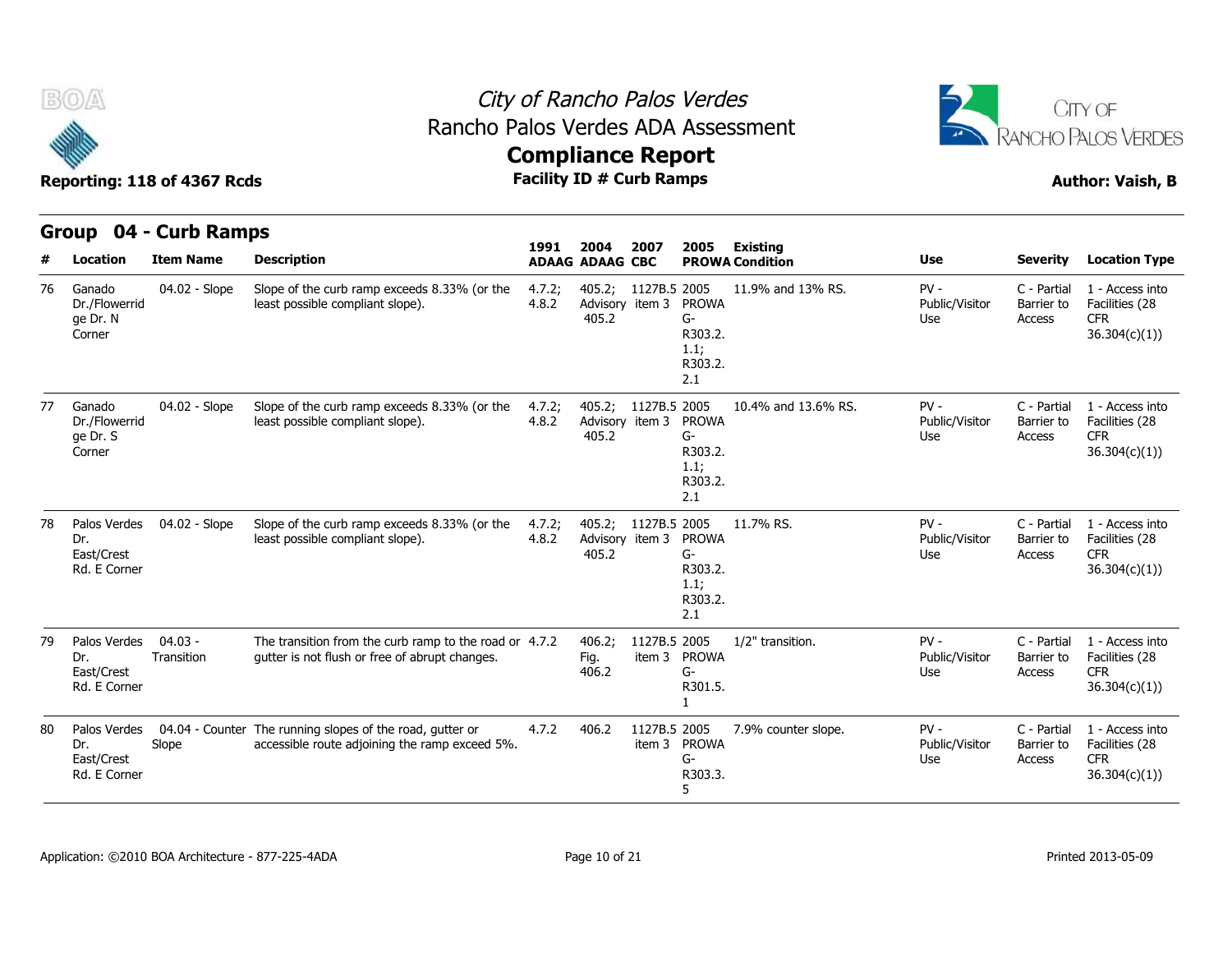



|    | <b>Group</b>                                      | 04 - Curb Ramps                                                |                                                                                                          |                  |                                    |                        |                                                         |                                              |                                 |                                     |                                                                  |
|----|---------------------------------------------------|----------------------------------------------------------------|----------------------------------------------------------------------------------------------------------|------------------|------------------------------------|------------------------|---------------------------------------------------------|----------------------------------------------|---------------------------------|-------------------------------------|------------------------------------------------------------------|
| #  | Location                                          | <b>Item Name</b>                                               | <b>Description</b>                                                                                       | 1991             | 2004<br><b>ADAAG ADAAG CBC</b>     | 2007                   | 2005                                                    | <b>Existing</b><br><b>PROWA Condition</b>    | <b>Use</b>                      | <b>Severity</b>                     | <b>Location Type</b>                                             |
| 81 | Palos Verdes<br>Dr.<br>East/Crest<br>Rd. E Corner | $04.10 -$<br>Detectable<br>Warning<br>Requirement              | Regardless of slope, the curb ramp does not<br>have a detectable warning.                                | 4.7.7;<br>4.29.2 | 705.1;<br>Fig.<br>705.1            | 1127B.5 2005<br>item 7 | <b>PROWA</b><br>$G-$<br>R303.3.<br>2                    | Not provided.                                | $PV -$<br>Public/Visitor<br>Use | A - Safety<br>Hazard                | 1 - Access into<br>Facilities (28<br><b>CFR</b><br>36.304(c)(1)) |
| 82 | Palos Verdes<br>Dr.<br>East/Crest<br>Rd. E Corner | 04.40 - Other -<br>Curb Ramps and<br>Pedestrian<br>Crossings   | See Additional Comments                                                                                  |                  |                                    |                        |                                                         | 2.7% CS.                                     | $PV -$<br>Public/Visitor<br>Use | C - Partial<br>Barrier to<br>Access | 1 - Access into<br>Facilities (28<br><b>CFR</b><br>36.304(c)(1)  |
| 83 | Palos Verdes<br>Dr.<br>East/Crest<br>Rd. W Corner | 04.02 - Slope                                                  | Slope of the curb ramp exceeds 8.33% (or the<br>least possible compliant slope).                         | 4.7.2;<br>4.8.2  | 405.2;<br>Advisory item 3<br>405.2 | 1127B.5 2005           | <b>PROWA</b><br>G-<br>R303.2.<br>1.1;<br>R303.2.<br>2.1 | 12.6% RS.                                    | $PV -$<br>Public/Visitor<br>Use | C - Partial<br>Barrier to<br>Access | 1 - Access into<br>Facilities (28<br><b>CFR</b><br>36.304(c)(1)) |
| 84 | Palos Verdes<br>Dr.<br>East/Crest<br>Rd. W Corner | $04.03 -$<br>Transition                                        | The transition from the curb ramp to the road or 4.7.2<br>qutter is not flush or free of abrupt changes. |                  | 406.2;<br>Fig.<br>406.2            | 1127B.5 2005<br>item 3 | <b>PROWA</b><br>$G-$<br>R301.5.                         | 3/4" transition.                             | $PV -$<br>Public/Visitor<br>Use | C - Partial<br>Barrier to<br>Access | 1 - Access into<br>Facilities (28<br><b>CFR</b><br>36.304(c)(1)) |
| 85 | Palos Verdes<br>Dr.<br>East/Crest<br>Rd. W Corner | 04.09B -<br>Grooved Border -<br>Location                       | A 12" wide grooved border has not been<br>provided on the level surface of the walkway.                  |                  |                                    | 1127B.5 -<br>item 6    |                                                         | Grooves are on sloping area of<br>curb ramp. | $PV -$<br>Public/Visitor<br>Use | A - Safety<br>Hazard                | 1 - Access into<br>Facilities (28<br><b>CFR</b><br>36.304(c)(1)  |
| 86 | Palos Verdes<br>Dr.<br>East/Crest                 | $04.10 -$<br>Detectable<br>Warning<br>Rd. W Corner Requirement | Regardless of slope, the curb ramp does not<br>have a detectable warning.                                | 4.7.7;<br>4.29.2 | 705.1;<br>Fig.<br>705.1            | 1127B.5 2005<br>item 7 | <b>PROWA</b><br>$G-$<br>R303.3.<br>$\overline{2}$       | Not provided.                                | $PV -$<br>Public/Visitor<br>Use | A - Safety<br>Hazard                | 1 - Access into<br>Facilities (28<br><b>CFR</b><br>36.304(c)(1)  |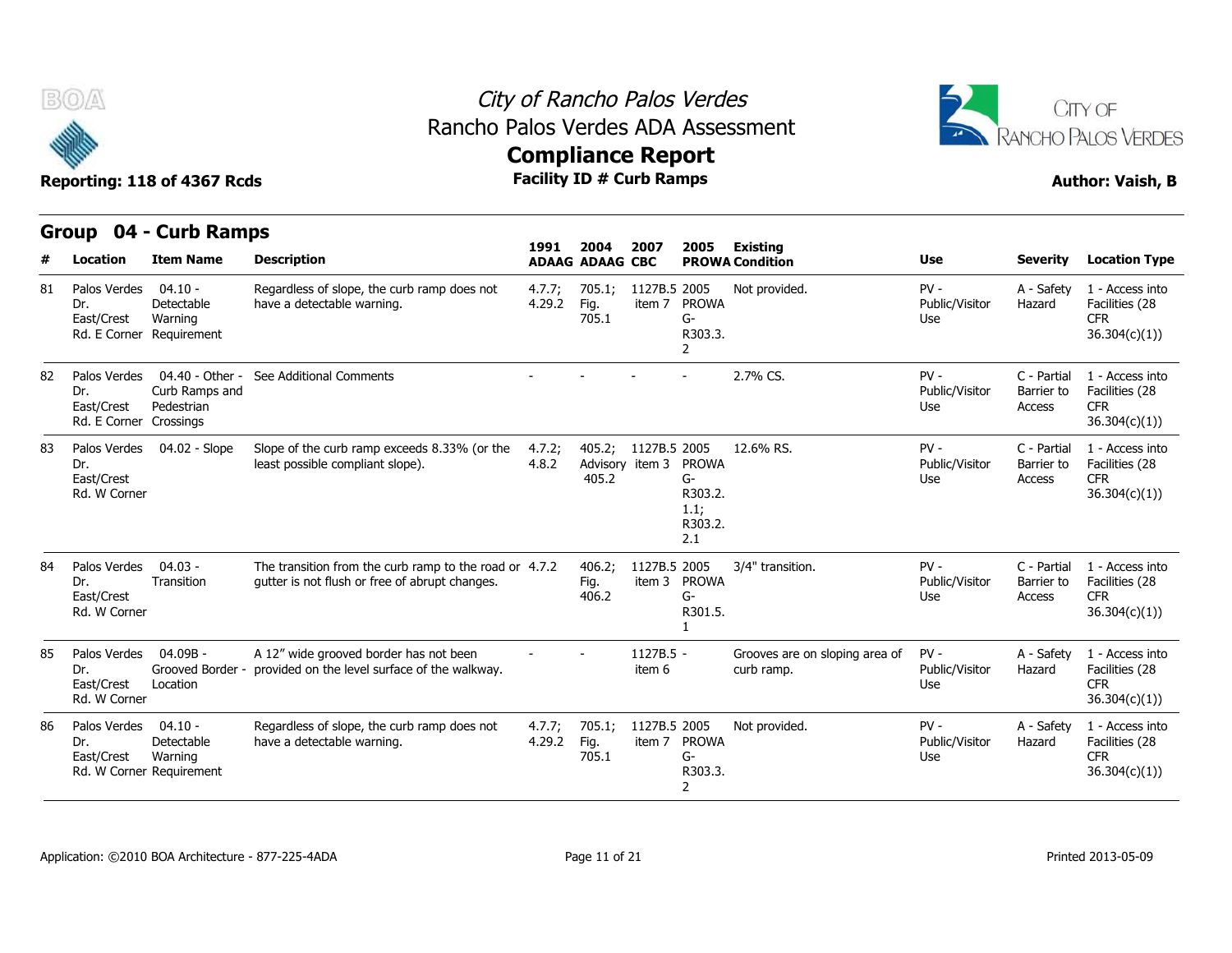



|     | Group                                                       | 04 - Curb Ramps                                              |                                                                                                          | 1991            | 2004                               | 2007                   | 2005                                                    |                                           |                                 |                                     |                                                                 |
|-----|-------------------------------------------------------------|--------------------------------------------------------------|----------------------------------------------------------------------------------------------------------|-----------------|------------------------------------|------------------------|---------------------------------------------------------|-------------------------------------------|---------------------------------|-------------------------------------|-----------------------------------------------------------------|
| #   | Location                                                    | <b>Item Name</b>                                             | <b>Description</b>                                                                                       |                 | <b>ADAAG ADAAG CBC</b>             |                        |                                                         | <b>Existing</b><br><b>PROWA Condition</b> | <b>Use</b>                      | <b>Severity</b>                     | <b>Location Type</b>                                            |
| 87  | Palos Verdes<br>Dr.<br>East/Crest<br>Rd. W Corner Crossings | 04.40 - Other -<br>Curb Ramps and<br>Pedestrian              | See Additional Comments                                                                                  |                 |                                    |                        |                                                         | 4.6% CS creates puddle                    | $PV -$<br>Public/Visitor<br>Use | C - Partial<br>Barrier to<br>Access | 1 - Access into<br>Facilities (28<br><b>CFR</b><br>36.304(c)(1) |
| 88  | Palos Verdes<br>Dr. East/Via<br>Canada NW<br>Corner         | 04.02 - Slope                                                | Slope of the curb ramp exceeds 8.33% (or the<br>least possible compliant slope).                         | 4.7.2;<br>4.8.2 | 405.2;<br>Advisory item 3<br>405.2 | 1127B.5 2005           | <b>PROWA</b><br>G-<br>R303.2.<br>1.1;<br>R303.2.<br>2.1 | 9.1% RS.                                  | $PV -$<br>Public/Visitor<br>Use | C - Partial<br>Barrier to<br>Access | 1 - Access into<br>Facilities (28<br><b>CFR</b><br>36.304(c)(1) |
| 89  | Palos Verdes<br>Dr. East/Via<br>Canada NW<br>Corner         | $04.03 -$<br>Transition                                      | The transition from the curb ramp to the road or 4.7.2<br>qutter is not flush or free of abrupt changes. |                 | 406.2;<br>Fig.<br>406.2            | 1127B.5 2005<br>item 3 | <b>PROWA</b><br>G-<br>R301.5.                           | 3/4" transition.                          | $PV -$<br>Public/Visitor<br>Use | C - Partial<br>Barrier to<br>Access | 1 - Access into<br>Facilities (28<br><b>CFR</b><br>36.304(c)(1) |
| 90  | Palos Verdes<br>Dr. East/Via<br>Canada NW<br>Corner         | 04.04 - Counter<br>Slope                                     | The running slopes of the road, gutter or<br>accessible route adjoining the ramp exceed 5%.              | 4.7.2           | 406.2                              | 1127B.5 2005           | item 3 PROWA<br>G-<br>R303.3.                           | 8.5% counter slope.                       | $PV -$<br>Public/Visitor<br>Use | C - Partial<br>Barrier to<br>Access | 1 - Access into<br>Facilities (28<br><b>CFR</b><br>36.304(c)(1) |
| 91. | Palos Verdes<br>Dr. East/Via<br>Canada NW<br>Corner         | 04.40 - Other -<br>Curb Ramps and<br>Pedestrian<br>Crossings | See Additional Comments                                                                                  |                 |                                    |                        |                                                         | 48" bottom landing.                       | $PV -$<br>Public/Visitor<br>Use | C - Partial<br>Barrier to<br>Access | 1 - Access into<br>Facilities (28<br><b>CFR</b><br>36.304(c)(1) |
| 92  | Palos Verdes<br>Dr. East/Via<br>Canada NW<br>Corner         | 04.40 - Other -<br>Curb Ramps and<br>Pedestrian<br>Crossings | See Additional Comments                                                                                  |                 |                                    |                        |                                                         | Pond.                                     | $PV -$<br>Public/Visitor<br>Use | C - Partial<br>Barrier to<br>Access | 1 - Access into<br>Facilities (28<br><b>CFR</b><br>36.304(c)(1) |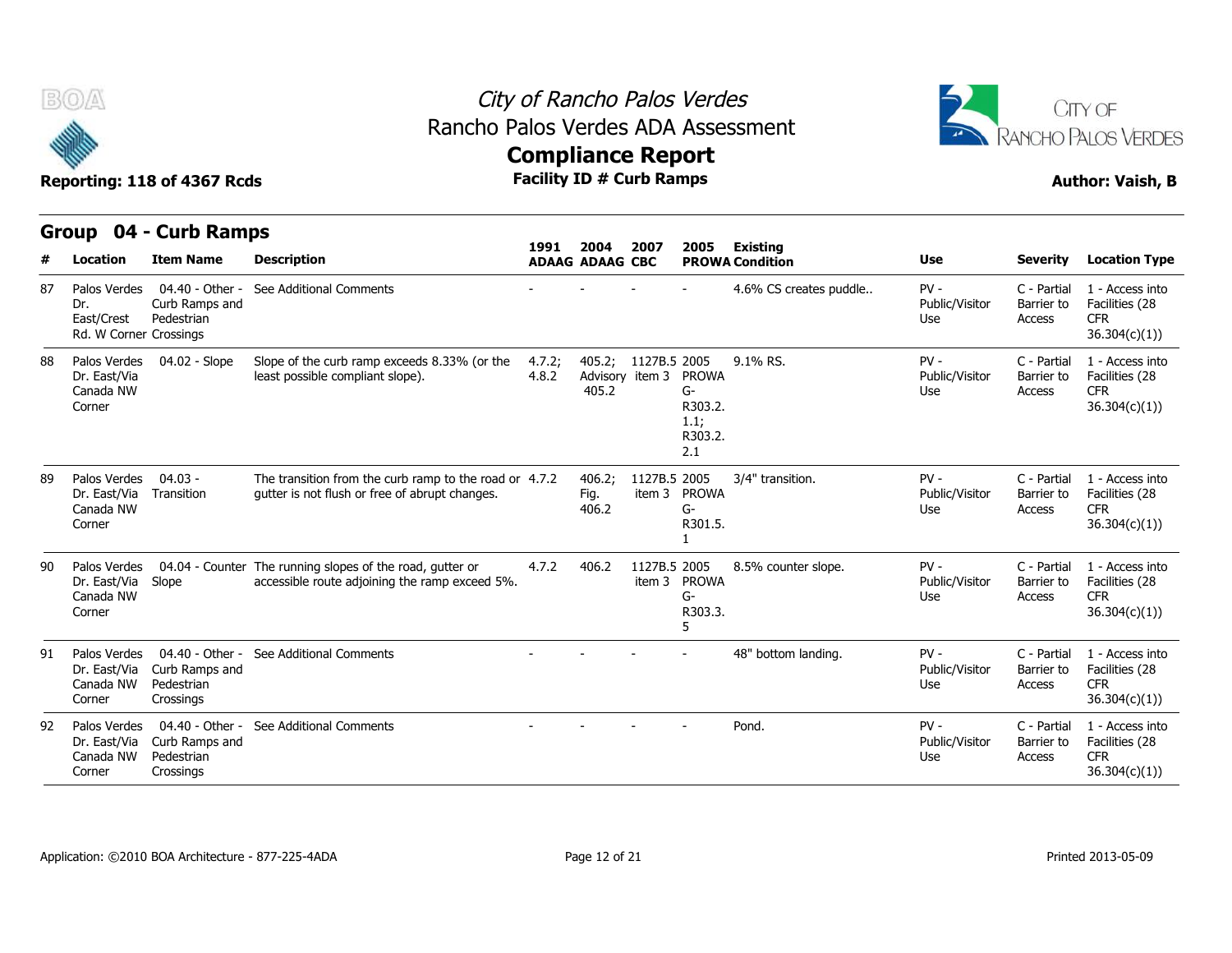



|    | Group                                               | 04 - Curb Ramps                                             |                                                                                                                                                                                                                       | 1991             | 2004                               | 2007                   |                                                           |                                           |                                 |                                     |                                                                  |
|----|-----------------------------------------------------|-------------------------------------------------------------|-----------------------------------------------------------------------------------------------------------------------------------------------------------------------------------------------------------------------|------------------|------------------------------------|------------------------|-----------------------------------------------------------|-------------------------------------------|---------------------------------|-------------------------------------|------------------------------------------------------------------|
|    | Location                                            | <b>Item Name</b>                                            | <b>Description</b>                                                                                                                                                                                                    |                  | <b>ADAAG ADAAG CBC</b>             |                        | 2005                                                      | <b>Existing</b><br><b>PROWA Condition</b> | <b>Use</b>                      | <b>Severity</b>                     | <b>Location Type</b>                                             |
| 93 | Palos Verdes<br>Dr. East/Via<br>Canada NW<br>Corner | $04.10 -$<br>Detectable<br>Warning<br>Requirement           | Regardless of slope, the curb ramp does not<br>have a detectable warning.                                                                                                                                             | 4.7.7;<br>4.29.2 | 705.1;<br>Fig.<br>705.1            | 1127B.5 2005<br>item 7 | <b>PROWA</b><br>G-<br>R303.3.<br>2                        | Not provided.                             | $PV -$<br>Public/Visitor<br>Use | A - Safety<br>Hazard                | 1 - Access into<br>Facilities (28<br><b>CFR</b><br>36.304(c)(1)) |
| 94 | Palos Verdes<br>Dr. East/Via<br>Canada NE<br>Corner | 04.02 - Slope                                               | Slope of the curb ramp exceeds 8.33% (or the<br>least possible compliant slope).                                                                                                                                      | 4.7.2;<br>4.8.2  | Advisory item 3<br>405.2           | 405.2; 1127B.5 2005    | <b>PROWA</b><br>$G-$<br>R303.2.<br>1.1;<br>R303.2.<br>2.1 | 14.3% RS.                                 | $PV -$<br>Public/Visitor<br>Use | C - Partial<br>Barrier to<br>Access | 1 - Access into<br>Facilities (28<br><b>CFR</b><br>36.304(c)(1)) |
| 95 | Palos Verdes<br>Dr. East/Via<br>Canada NE<br>Corner | 04.06 - Surface                                             | The surface of the curb ramp is not stable, firm 4.5.1<br>and slip-resistant.                                                                                                                                         |                  | 302.1;<br>Advisory item 5<br>302.1 | 1127B.5 2005           | <b>PROWA</b><br>G-<br>R301.5                              | Loose asphalt.                            | $PV -$<br>Public/Visitor<br>Use | C - Partial<br>Barrier to<br>Access | 1 - Access into<br>Facilities (28<br><b>CFR</b><br>36.304(c)(1)) |
| 96 | Palos Verdes<br>Dr. East/Via<br>Canada NE<br>Corner | 04.07B - Side<br>Flare Slope<br>(8.33% Max.<br>Requirement) | Where the landing at the top of the ramp is less Fig.<br>than 48" deep and wheelchair users must use<br>the side flares for access, the flared sides have a<br>slope greater than 8.33% (measured along the<br>curb). | 12(a)            | 406.3;<br>Fig.<br>406.3            | $1127B.5 -$<br>item 4  |                                                           | 13.6% and 21.6%.                          | $PV -$<br>Public/Visitor<br>Use | C - Partial<br>Barrier to<br>Access | 1 - Access into<br>Facilities (28<br><b>CFR</b><br>36.304(c)(1)  |
| 97 | Palos Verdes<br>Dr. East/Via<br>Canada NE<br>Corner | 04.09A -<br>Grooved Border<br>Requirement                   | Curb ramp does not have a 12" wide grooved<br>border around upper edges of curb ramp and<br>flares to indicate transition from sidewalk to curb<br>ramp.                                                              |                  |                                    | 1127B.5 -<br>item 6    |                                                           | Not provided.                             | $PV -$<br>Public/Visitor<br>Use | A - Safety<br>Hazard                | 1 - Access into<br>Facilities (28<br><b>CFR</b><br>36.304(c)(1)  |
| 98 | Palos Verdes<br>Dr. East/Via<br>Canada NE<br>Corner | 04.10 -<br>Detectable<br>Warning<br>Requirement             | Regardless of slope, the curb ramp does not<br>have a detectable warning.                                                                                                                                             | 4.7.7;<br>4.29.2 | 705.1;<br>Fig.<br>705.1            | 1127B.5 2005<br>item 7 | <b>PROWA</b><br>G-<br>R303.3.<br>2                        | Not provided.                             | $PV -$<br>Public/Visitor<br>Use | A - Safety<br>Hazard                | 1 - Access into<br>Facilities (28<br><b>CFR</b><br>36.304(c)(1)) |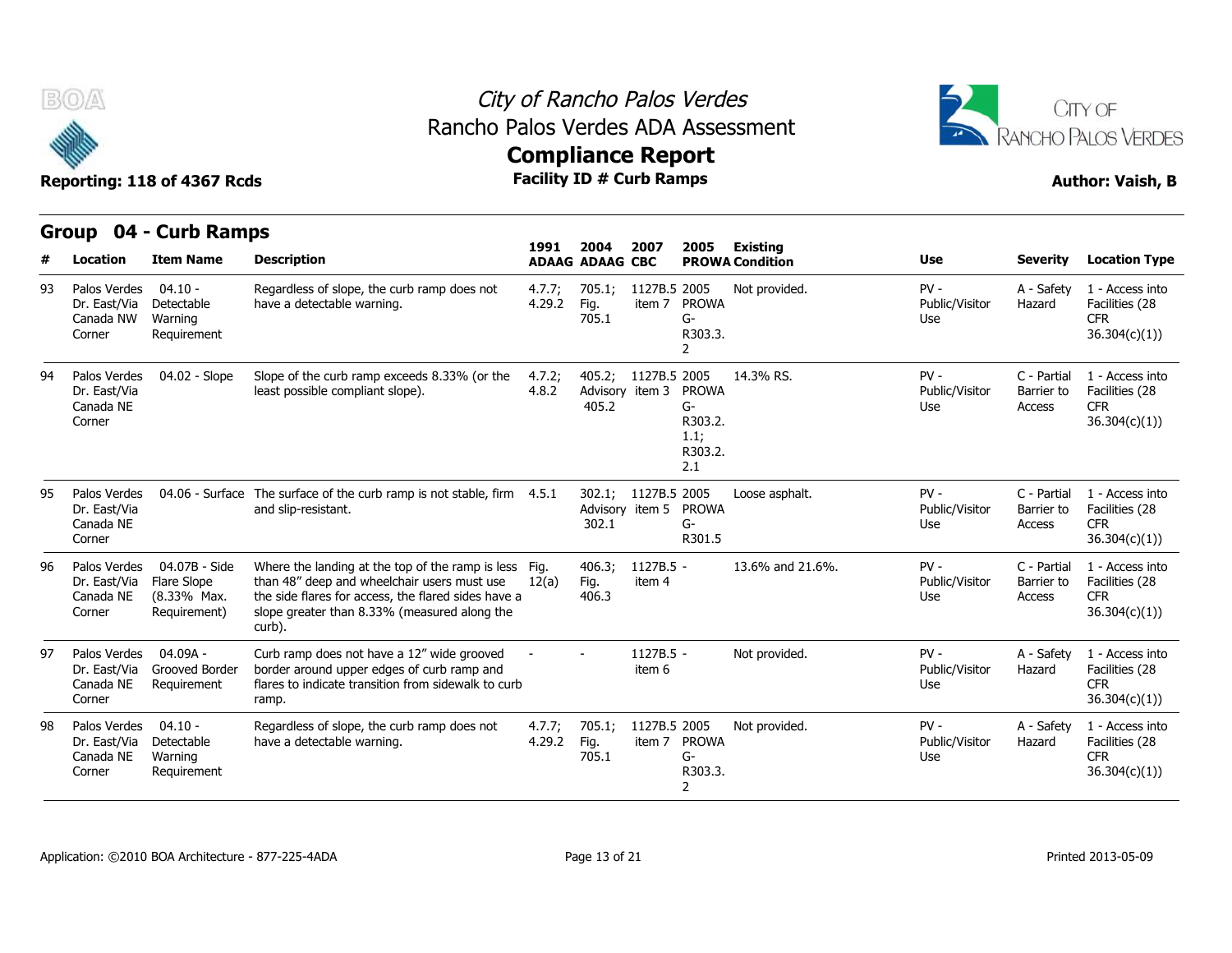



# **Compliance Report**<br>Facility ID # Curb Ramps

|     | v                                                       | Reporting: 118 of 4367 Rcds                                  |                                                                                                                                                                                                                       | AAMbuquee Izahart<br><b>Facility ID # Curb Ramps</b> |                                |                                 |                                 |                                           |                                 |                                     | <b>Author: Vaish, B</b>                                          |
|-----|---------------------------------------------------------|--------------------------------------------------------------|-----------------------------------------------------------------------------------------------------------------------------------------------------------------------------------------------------------------------|------------------------------------------------------|--------------------------------|---------------------------------|---------------------------------|-------------------------------------------|---------------------------------|-------------------------------------|------------------------------------------------------------------|
| #   | Group<br>Location                                       | 04 - Curb Ramps<br><b>Item Name</b>                          | <b>Description</b>                                                                                                                                                                                                    | 1991                                                 | 2004<br><b>ADAAG ADAAG CBC</b> | 2007                            | 2005                            | <b>Existing</b><br><b>PROWA Condition</b> | <b>Use</b>                      | <b>Severity</b>                     | <b>Location Type</b>                                             |
| 99  | Palos Verdes<br>Dr. East/Via<br>Canada NE<br>Corner     | 04.40 - Other -<br>Curb Ramps and<br>Pedestrian<br>Crossings | See Additional Comments                                                                                                                                                                                               |                                                      |                                |                                 |                                 | 7.9% slope at top landing.                | $PV -$<br>Public/Visitor<br>Use | C - Partial<br>Barrier to<br>Access | 1 - Access into<br>Facilities (28<br><b>CFR</b><br>36.304(c)(1)  |
| 100 | Palos Verdes<br>Dr. East/Via<br>Canada SE<br>Corner     | $04.03 -$<br>Transition                                      | The transition from the curb ramp to the road or 4.7.2<br>qutter is not flush or free of abrupt changes.                                                                                                              |                                                      | 406.2;<br>Fig.<br>406.2        | 1127B.5 2005<br>item 3          | <b>PROWA</b><br>$G-$<br>R301.5. | 1" transition.                            | $PV -$<br>Public/Visitor<br>Use | C - Partial<br>Barrier to<br>Access | 1 - Access into<br>Facilities (28<br><b>CFR</b><br>36.304(c)(1)) |
| 101 | Palos Verdes<br>Dr. East/Via<br>Canada SE<br>Corner     | Slope                                                        | 04.04 - Counter The running slopes of the road, gutter or<br>accessible route adjoining the ramp exceed 5%.                                                                                                           | 4.7.2                                                | 406.2                          | 1127B.5 2005<br>item 3          | <b>PROWA</b><br>G-<br>R303.3.   | 7.4% counter slope.                       | $PV -$<br>Public/Visitor<br>Use | C - Partial<br>Barrier to<br>Access | 1 - Access into<br>Facilities (28<br><b>CFR</b><br>36.304(c)(1)) |
|     | 102 Palos Verdes<br>Dr. East/Via<br>Canada SE<br>Corner |                                                              | 04.06 - Surface The surface of the curb ramp is not stable, firm 4.5.1<br>and slip-resistant.                                                                                                                         |                                                      | 302.1;<br>302.1                | 1127B.5 2005<br>Advisory item 5 | <b>PROWA</b><br>G-<br>R301.5    | Curb ramp has deteriorated.               | $PV -$<br>Public/Visitor<br>Use | C - Partial<br>Barrier to<br>Access | 1 - Access into<br>Facilities (28<br><b>CFR</b><br>36.304(c)(1)  |
| 103 | Palos Verdes<br>Dr. East/Via<br>Canada SE<br>Corner     | 04.07B - Side<br>Flare Slope<br>(8.33% Max.<br>Requirement)  | Where the landing at the top of the ramp is less Fig.<br>than 48" deep and wheelchair users must use<br>the side flares for access, the flared sides have a<br>slope greater than 8.33% (measured along the<br>curb). | 12(a)                                                | 406.3;<br>Fig.<br>406.3        | 1127B.5 -<br>item 4             |                                 | 13.2%                                     | $PV -$<br>Public/Visitor<br>Use | C - Partial<br>Barrier to<br>Access | 1 - Access into<br>Facilities (28<br><b>CFR</b><br>36.304(c)(1)  |
| 104 | Palos Verdes<br>Dr. East/Via<br>Canada SE<br>Corner     | $04.09A -$<br>Grooved Border<br>Requirement                  | Curb ramp does not have a 12" wide grooved<br>border around upper edges of curb ramp and<br>flares to indicate transition from sidewalk to curb<br>ramp.                                                              |                                                      |                                | 1127B.5 -<br>item 6             |                                 | Not provided.                             | $PV -$<br>Public/Visitor<br>Use | A - Safety<br>Hazard                | 1 - Access into<br>Facilities (28<br><b>CFR</b><br>36.304(c)(1)) |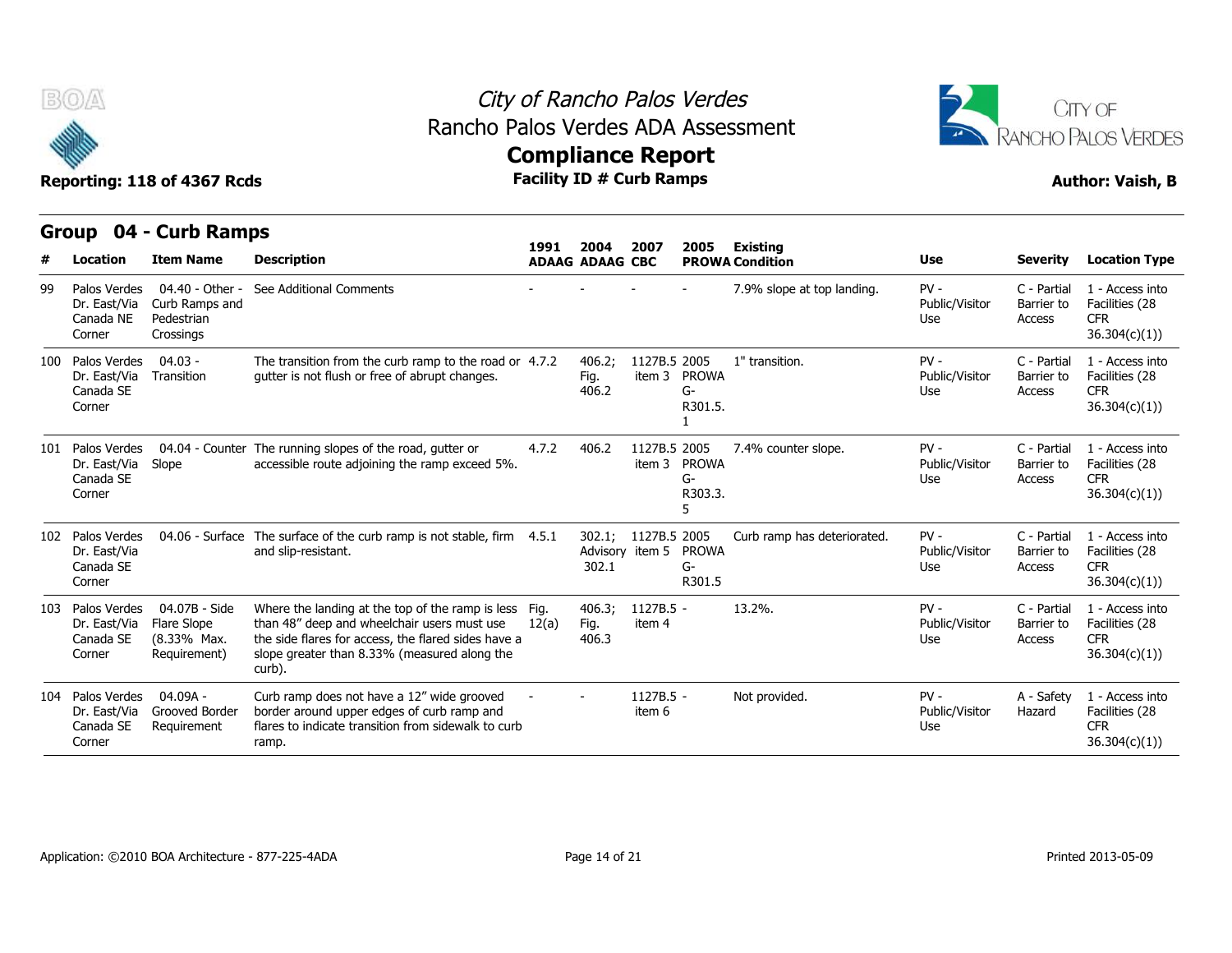

#### City of Rancho Palos Verdes Rancho Palos Verdes ADA Assessment



|   |                                                         | Reporting: 118 of 4367 Rcds                                  |                                                                           | <b>Facility ID # Curb Ramps</b> |                                |              |                                    |                                                                                                                                                                                          |                                 |                                     | <b>Author: Vaish, B</b>                                          |
|---|---------------------------------------------------------|--------------------------------------------------------------|---------------------------------------------------------------------------|---------------------------------|--------------------------------|--------------|------------------------------------|------------------------------------------------------------------------------------------------------------------------------------------------------------------------------------------|---------------------------------|-------------------------------------|------------------------------------------------------------------|
|   | Group 04 - Curb Ramps                                   |                                                              |                                                                           |                                 |                                |              |                                    |                                                                                                                                                                                          |                                 |                                     |                                                                  |
| # | Location                                                | <b>Item Name</b>                                             | <b>Description</b>                                                        | 1991                            | 2004<br><b>ADAAG ADAAG CBC</b> | 2007         | 2005                               | <b>Existing</b><br><b>PROWA Condition</b>                                                                                                                                                | Use                             | <b>Severity</b>                     | <b>Location Type</b>                                             |
|   | 105 Palos Verdes<br>Dr. East/Via<br>Canada SE<br>Corner | $04.10 -$<br>Detectable<br>Warning<br>Requirement            | Regardless of slope, the curb ramp does not<br>have a detectable warning. | 4.7.7;<br>4.29.2                | 705.1;<br>Fig.<br>705.1        | 1127B.5 2005 | item 7 PROWA<br>G-<br>R303.3.<br>2 | Not provided.                                                                                                                                                                            | $PV -$<br>Public/Visitor<br>Use | A - Safety<br>Hazard                | 1 - Access into<br>Facilities (28<br><b>CFR</b><br>36.304(c)(1)) |
|   | 106 Palos Verdes<br>Dr. East/Via<br>Canada SE<br>Corner | 04.40 - Other -<br>Curb Ramps and<br>Pedestrian<br>Crossings | See Additional Comments                                                   |                                 |                                |              |                                    | 3.2% slope at top landing.                                                                                                                                                               | $PV -$<br>Public/Visitor<br>Use | C - Partial<br>Barrier to<br>Access | 1 - Access into<br>Facilities (28<br><b>CFR</b><br>36.304(c)(1)  |
|   | 107 Existing<br>Assessment                              | 04.40 - Other -<br>Curb Ramps and<br>Pedestrian<br>Crossings | See Additional Comments                                                   |                                 |                                |              |                                    | Existing assessment survey by PV -<br>Priority Engineering, Inc. with an Public/Visitor<br>estimated Corrective Action cost Use<br>of \$149,349.83 per year. (12<br>years = $$1,792,198$ |                                 | A - Safety<br>Hazard                | 1 - Access into<br>Facilities (28<br><b>CFR</b><br>36.304(c)(1)  |
|   | 108 Existing<br>Assessment                              | 04.40 - Other -<br>Curb Ramps and<br>Pedestrian<br>Crossings | See Additional Comments                                                   |                                 |                                |              |                                    | Existing assessment survey by PV -<br>Priority Engineering, Inc. with an Public/Visitor<br>estimated Corrective Action cost Use<br>of \$149,349.83 per year. (12<br>years = $$1,792,198$ |                                 | A - Safety<br>Hazard                | 1 - Access into<br>Facilities (28<br><b>CFR</b><br>36.304(c)(1)  |
|   | 109 Existing<br>Assessment                              | 04.40 - Other -<br>Curb Ramps and<br>Pedestrian<br>Crossings | See Additional Comments                                                   |                                 |                                |              |                                    | Existing assessment survey by PV -<br>Priority Engineering, Inc. with an Public/Visitor<br>estimated Corrective Action cost Use<br>of \$149,349.83 per year. (12<br>years = $$1,792,198$ |                                 | A - Safety<br>Hazard                | 1 - Access into<br>Facilities (28<br><b>CFR</b><br>36.304(c)(1)) |
|   | 110 Existing<br>Assessment                              | 04.40 - Other -<br>Curb Ramps and<br>Pedestrian<br>Crossings | See Additional Comments                                                   |                                 |                                |              |                                    | Existing assessment survey by PV -<br>Priority Engineering, Inc. with an Public/Visitor<br>estimated Corrective Action cost Use<br>of \$149,349.83 per year. (12<br>years = $$1,792,198$ |                                 | A - Safety<br>Hazard                | 1 - Access into<br>Facilities (28<br><b>CFR</b><br>36.304(c)(1)  |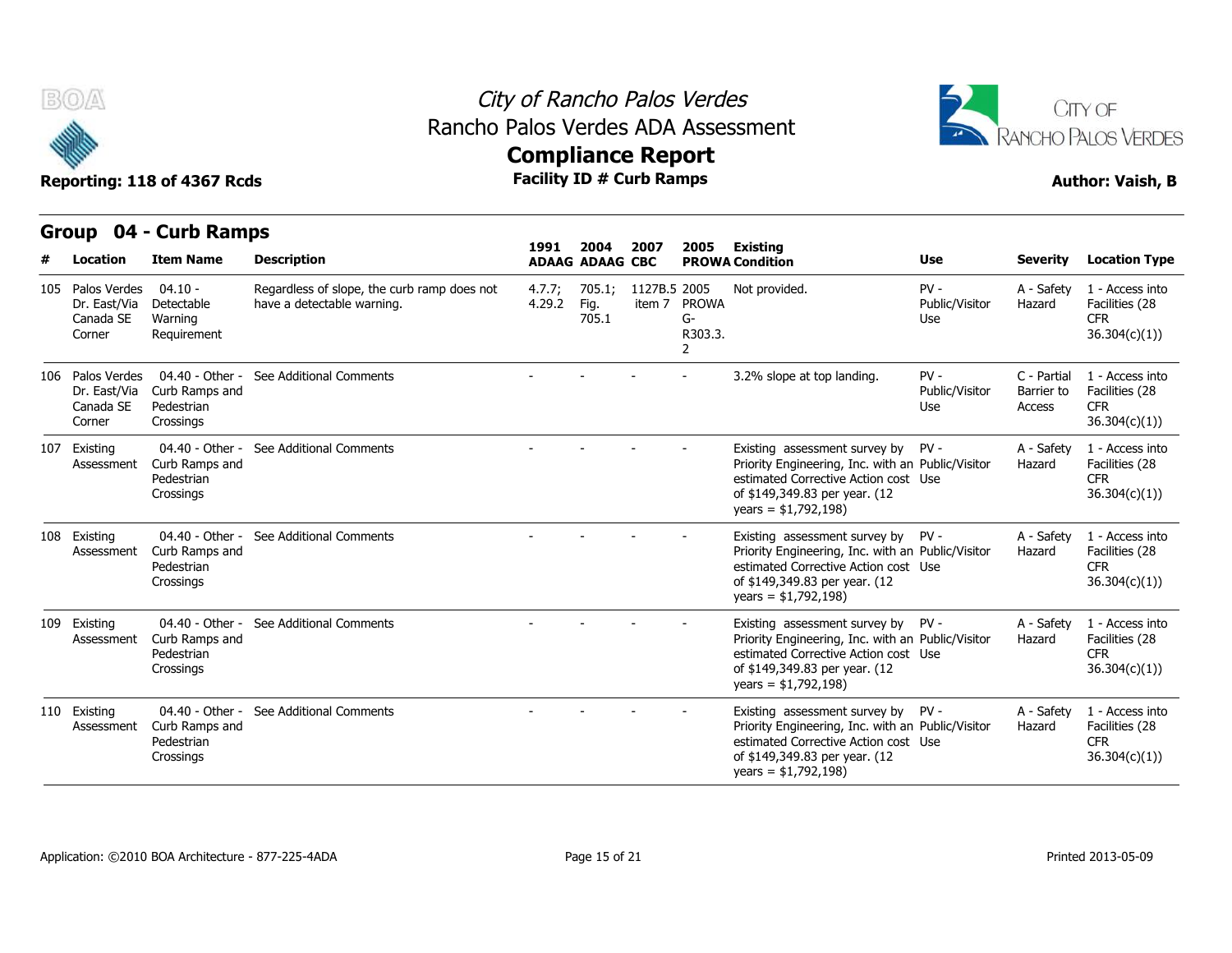

#### City of Rancho Palos Verdes Rancho Palos Verdes ADA Assessment



| B(0)                       | Reporting: 118 of 4367 Rcds                                  |                         | City of Rancho Palos Verdes<br>Rancho Palos Verdes ADA Assessment |                                | <b>Facility ID # Curb Ramps</b> | <b>Compliance Report</b> |                                                                                                                                                                                            |        |                      | CITY OF<br>RANCHO PALOS VERDES<br><b>Author: Vaish, B</b>        |
|----------------------------|--------------------------------------------------------------|-------------------------|-------------------------------------------------------------------|--------------------------------|---------------------------------|--------------------------|--------------------------------------------------------------------------------------------------------------------------------------------------------------------------------------------|--------|----------------------|------------------------------------------------------------------|
| Group                      | 04 - Curb Ramps                                              |                         |                                                                   |                                |                                 |                          |                                                                                                                                                                                            |        |                      |                                                                  |
| Location                   | <b>Item Name</b>                                             | <b>Description</b>      | 1991                                                              | 2004<br><b>ADAAG ADAAG CBC</b> | 2007                            | 2005                     | <b>Existing</b><br><b>PROWA Condition</b>                                                                                                                                                  | Use    | <b>Severity</b>      | <b>Location Type</b>                                             |
| 111 Existing<br>Assessment | 04.40 - Other -<br>Curb Ramps and<br>Pedestrian<br>Crossings | See Additional Comments |                                                                   |                                |                                 |                          | Existing assessment survey by<br>Priority Engineering, Inc. with an Public/Visitor<br>estimated Corrective Action cost Use<br>of \$149,349.83 per year. (12<br>years = $$1,792,198$        | $PV -$ | A - Safety<br>Hazard | 1 - Access into<br>Facilities (28<br><b>CFR</b><br>36.304(c)(1)  |
| 112 Existing<br>Assessment | 04.40 - Other -<br>Curb Ramps and<br>Pedestrian<br>Crossings | See Additional Comments |                                                                   |                                |                                 |                          | Existing assessment survey by PV -<br>Priority Engineering, Inc. with an Public/Visitor<br>estimated Corrective Action cost Use<br>of \$149,349.83 per year. (12<br>years = $$1,792,198$ ) |        | A - Safety<br>Hazard | 1 - Access into<br>Facilities (28<br><b>CFR</b><br>36.304(c)(1)) |
| 113 Existing<br>Assessment | 04.40 - Other -<br>Curb Ramps and<br>Pedestrian<br>Crossings | See Additional Comments |                                                                   |                                |                                 |                          | Existing assessment survey by PV -<br>Priority Engineering, Inc. with an Public/Visitor<br>estimated Corrective Action cost Use<br>of \$149,349.83 per year. (12<br>years = $$1,792,198$   |        | A - Safety<br>Hazard | 1 - Access into<br>Facilities (28<br><b>CFR</b><br>36.304(c)(1)) |
| 114 Existing<br>Assessment | 04.40 - Other -<br>Curb Ramps and<br>Pedestrian<br>Crossings | See Additional Comments |                                                                   |                                |                                 |                          | Existing assessment survey by PV -<br>Priority Engineering, Inc. with an Public/Visitor<br>estimated Corrective Action cost Use<br>of \$149,349.83 per year. (12<br>years = $$1,792,198$   |        | A - Safety<br>Hazard | 1 - Access into<br>Facilities (28<br><b>CFR</b><br>36.304(c)(1)) |
| 115 Existing<br>Assessment | 04.40 - Other -<br>Curb Ramps and<br>Pedestrian<br>Crossings | See Additional Comments |                                                                   |                                |                                 |                          | Existing assessment survey by PV -<br>Priority Engineering, Inc. with an Public/Visitor<br>estimated Corrective Action cost Use<br>of \$149,349.83 per year. (12<br>years = $$1,792,198$   |        | A - Safety<br>Hazard | 1 - Access into<br>Facilities (28<br><b>CFR</b><br>36.304(c)(1)) |
| 116 Existing<br>Assessment | 04.40 - Other -<br>Curb Ramps and<br>Pedestrian<br>Crossings | See Additional Comments |                                                                   |                                |                                 |                          | Existing assessment survey by PV -<br>Priority Engineering, Inc. with an Public/Visitor<br>estimated Corrective Action cost Use<br>of \$149,349.83 per year. (12<br>$years = $1,792,198)$  |        | A - Safety<br>Hazard | 1 - Access into<br>Facilities (28<br><b>CFR</b><br>36.304(c)(1)) |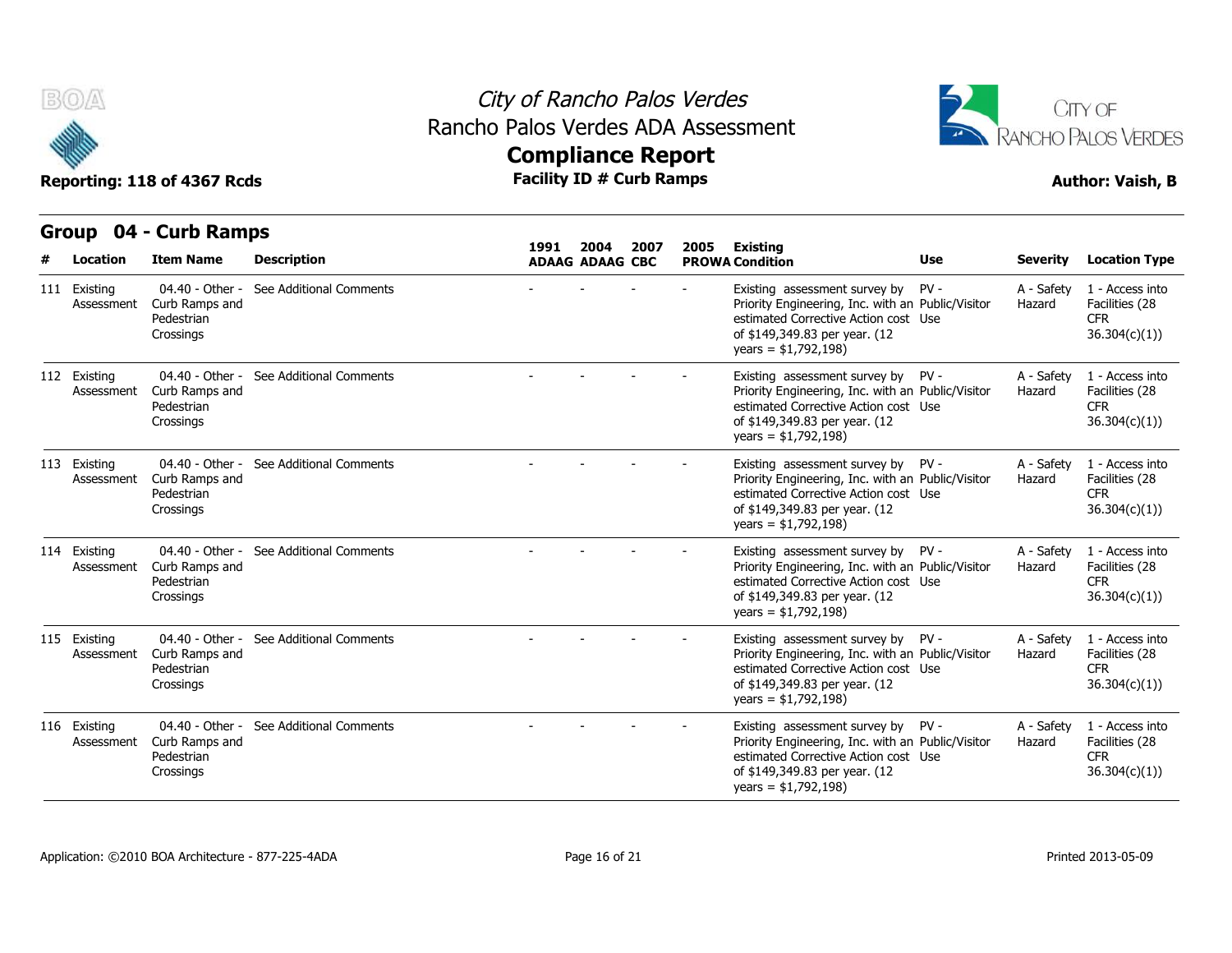



### **Compliance Report**

#### **Group 04 - Curb Ramps**

| Reporting: 118 of 4367 Rcds |                                                              |                                         | <b>Facility ID # Curb Ramps</b> |                        |      | <b>Author: Vaish, B</b> |                                                                                                                                                                                           |            |                      |                                                                 |
|-----------------------------|--------------------------------------------------------------|-----------------------------------------|---------------------------------|------------------------|------|-------------------------|-------------------------------------------------------------------------------------------------------------------------------------------------------------------------------------------|------------|----------------------|-----------------------------------------------------------------|
|                             | Group 04 - Curb Ramps                                        |                                         | 1991                            | 2004                   | 2007 | 2005                    | Existing                                                                                                                                                                                  |            |                      |                                                                 |
| # Location                  | <b>Item Name</b>                                             | <b>Description</b>                      |                                 | <b>ADAAG ADAAG CBC</b> |      |                         | <b>PROWA Condition</b>                                                                                                                                                                    | <b>Use</b> | <b>Severity</b>      | <b>Location Type</b>                                            |
| 117 Existing<br>Assessment  | Curb Ramps and<br>Pedestrian<br>Crossings                    | 04.40 - Other - See Additional Comments |                                 |                        |      |                         | Existing assessment survey by PV -<br>Priority Engineering, Inc. with an Public/Visitor<br>estimated Corrective Action cost Use<br>of \$149,349.83 per year. (12<br>years = $$1,792,198$  |            | A - Safety<br>Hazard | 1 - Access into<br>Facilities (28<br><b>CFR</b><br>36.304(c)(1) |
| 118 Existing<br>Assessment  | 04.40 - Other -<br>Curb Ramps and<br>Pedestrian<br>Crossings | See Additional Comments                 |                                 |                        |      |                         | Existing assessment survey by PV -<br>Priority Engineering, Inc. with an Public/Visitor<br>estimated Corrective Action cost Use<br>of \$149,349.83 per year. (12<br>$years = $1,792,198)$ |            | A - Safety<br>Hazard | 1 - Access into<br>Facilities (28<br><b>CFR</b><br>36.304(c)(1) |

#### **Number of Key Notes for Group 04 - Curb Ramps: 97**

#### **Group 03A - Public Path of Travel**

| # | Location                                     | <b>Item Name</b>                   | <b>Description</b>                                                                                                                                                                                                                                                                                                                                                                                          | 1991  | 2004<br><b>ADAAG ADAAG CBC</b> | 2007                 | 2005                                  | Existing<br><b>PROWA Condition</b> | <b>Use</b>                      | Severity                            | <b>Location Type</b>                                            |
|---|----------------------------------------------|------------------------------------|-------------------------------------------------------------------------------------------------------------------------------------------------------------------------------------------------------------------------------------------------------------------------------------------------------------------------------------------------------------------------------------------------------------|-------|--------------------------------|----------------------|---------------------------------------|------------------------------------|---------------------------------|-------------------------------------|-----------------------------------------------------------------|
|   | Basswood<br>Ave./Fond<br>Du Lac NW<br>Corner | Slope (PAR)                        | 03A.07A - Cross Cross slope of the pedestrian access route<br>exceeds 1:50.                                                                                                                                                                                                                                                                                                                                 | 4.3.7 | 403.3                          | 1133B.7 2005<br>.1.3 | <b>PROWA</b><br>G-<br>R301.4.         | 4.9% CS at Curb Ramp               | $PV -$<br>Public/Visitor<br>Use | C - Partial<br>Barrier to<br>Access | . - Access into<br>Facilities (28<br><b>CFR</b><br>36.304(c)(1) |
|   | Basswood<br>Ave./Fond<br>Du Lac NW<br>Corner | 03A.08 -<br>Running Slope<br>(PAR) | Slope of the pedestrian access route exceeds<br>1:20. Or slope of the pedestrian access route<br>contained within a street or highway border<br>exceeds the grade of the adjacent roadway.<br>(1:20 requirement does not apply to compliant<br>ramps or where slope of the pedestrian access<br>route contained within a street or highway<br>border does not exceed the grade of the<br>adjacent roadway.) | 4.3.7 | 403.3                          | 1133B.7<br>$\cdot$ 3 | 2005<br><b>PROWA</b><br>G-<br>R301.4. | 6% slope.                          | $PV -$<br>Public/Visitor<br>Use | C - Partial<br>Barrier to<br>Access | L - Access into<br>Facilities (28<br><b>CFR</b><br>36.304(c)(1) |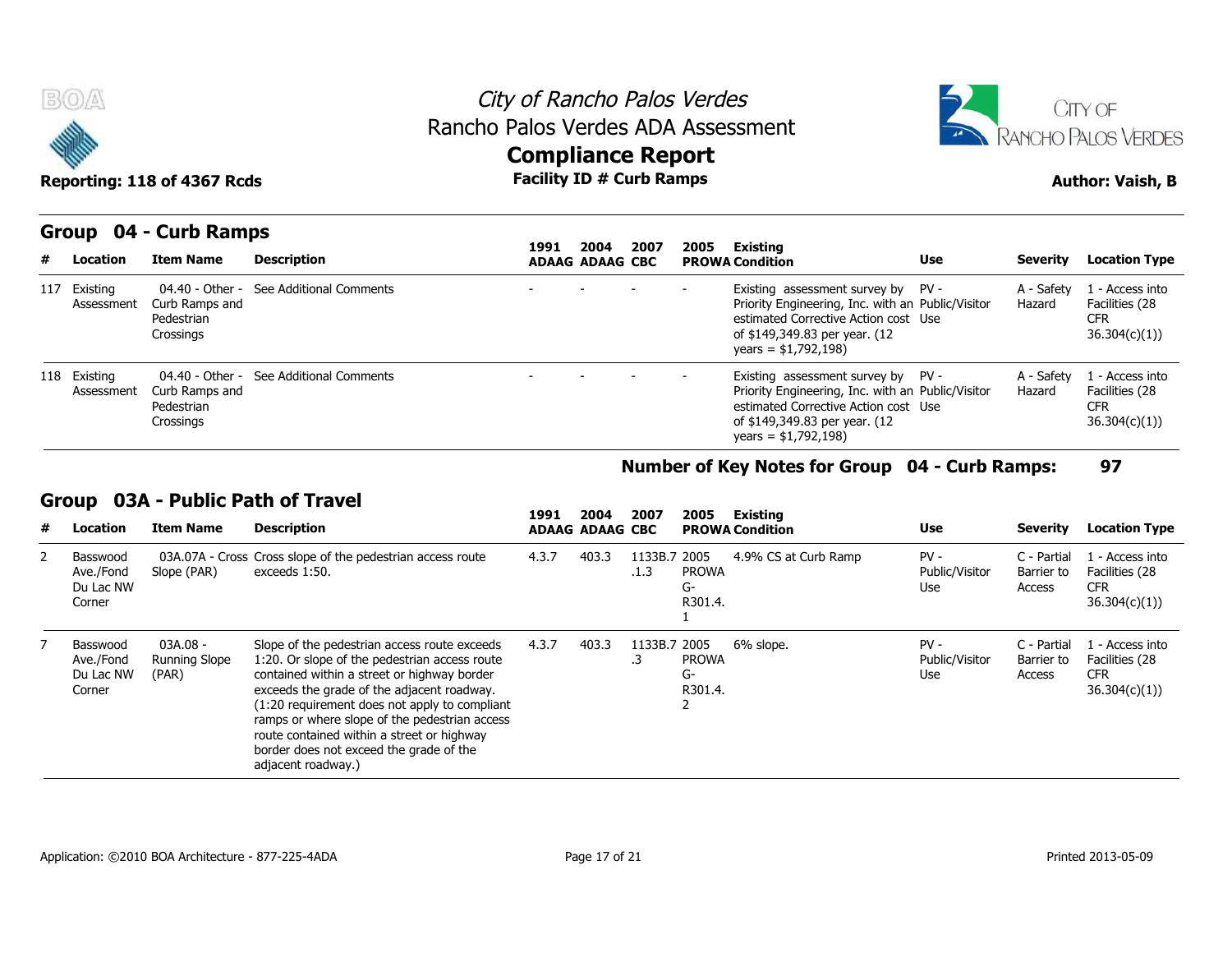

#### City of Rancho Palos Verdes Rancho Palos Verdes ADA Assessment



| B(0)<br>Reporting: 118 of 4367 Rcds |                                              |                                             |                                                                                                                                                                                                                                                                                                                                                                                                             | City of Rancho Palos Verdes<br>Rancho Palos Verdes ADA Assessment<br><b>Compliance Report</b><br><b>Facility ID # Curb Ramps</b> |                                |                                   |                                                 |                                           |                                 |                                     |                                                                 |  |  |  |
|-------------------------------------|----------------------------------------------|---------------------------------------------|-------------------------------------------------------------------------------------------------------------------------------------------------------------------------------------------------------------------------------------------------------------------------------------------------------------------------------------------------------------------------------------------------------------|----------------------------------------------------------------------------------------------------------------------------------|--------------------------------|-----------------------------------|-------------------------------------------------|-------------------------------------------|---------------------------------|-------------------------------------|-----------------------------------------------------------------|--|--|--|
| #                                   | Location                                     | <b>Item Name</b>                            | Group 03A - Public Path of Travel<br><b>Description</b>                                                                                                                                                                                                                                                                                                                                                     | 1991                                                                                                                             | 2004<br><b>ADAAG ADAAG CBC</b> | 2007                              | 2005                                            | <b>Existing</b><br><b>PROWA Condition</b> | Use                             | <b>Severity</b>                     | <b>Location Type</b>                                            |  |  |  |
| 8                                   | Basswood<br>Ave./Fond<br>Du Lac NW<br>Corner |                                             | 03A.02A - Width Accessible route of travel is less than 48" wide<br>(note: 48" wide requirement does not apply to<br>doorways or gates).                                                                                                                                                                                                                                                                    | 4.3.3                                                                                                                            |                                | 403.5.1 1133B.7 2005<br>$\cdot$ 1 | <b>PROWA</b><br>G-<br>R301.3.                   | 32"wide.                                  | $PV -$<br>Public/Visitor<br>Use | C - Partial<br>Barrier to<br>Access | 1 - Access into<br>Facilities (28<br><b>CFR</b><br>36.304(c)(1) |  |  |  |
|                                     | Basswood<br>Ave./Fond<br>Du Lac NE<br>Corner | Slope (PAR)                                 | 03A.07A - Cross Cross slope of the pedestrian access route<br>exceeds 1:50.                                                                                                                                                                                                                                                                                                                                 | 4.3.7                                                                                                                            | 403.3                          | 1133B.7 2005<br>.1.3              | <b>PROWA</b><br>G-<br>R301.4.                   | 10.4% RS.                                 | $PV -$<br>Public/Visitor<br>Use | C - Partial<br>Barrier to<br>Access | 1 - Access into<br>Facilities (28<br><b>CFR</b><br>36.304(c)(1) |  |  |  |
| 15                                  | Basswood<br>Ave./Fond<br>Du Lac NE<br>Corner |                                             | 03A.02A - Width Accessible route of travel is less than 48" wide<br>(note: 48" wide requirement does not apply to<br>doorways or gates).                                                                                                                                                                                                                                                                    | 4.3.3                                                                                                                            |                                | 403.5.1 1133B.7 2005<br>$\cdot$ 1 | <b>PROWA</b><br>$G-$<br>R301.3.                 | 36" wide.                                 | $PV -$<br>Public/Visitor<br>Use | C - Partial<br>Barrier to<br>Access | 1 - Access into<br>Facilities (28<br><b>CFR</b><br>36.304(c)(1) |  |  |  |
| 16                                  | Basswood<br>Ave./Fond<br>Du Lac NE<br>Corner | $03A.08 -$<br><b>Running Slope</b><br>(PAR) | Slope of the pedestrian access route exceeds<br>1:20. Or slope of the pedestrian access route<br>contained within a street or highway border<br>exceeds the grade of the adjacent roadway.<br>(1:20 requirement does not apply to compliant<br>ramps or where slope of the pedestrian access<br>route contained within a street or highway<br>border does not exceed the grade of the<br>adjacent roadway.) | 4.3.7                                                                                                                            | 403.3                          | 1133B.7 2005<br>.3                | <b>PROWA</b><br>G-<br>R301.4.<br>$\overline{2}$ | 6.8% CS & 12.3% RS.                       | $PV -$<br>Public/Visitor<br>Use | C - Partial<br>Barrier to<br>Access | 1 - Access into<br>Facilities (28<br><b>CFR</b><br>36.304(c)(1) |  |  |  |
| 20                                  | Basswood<br>Ave./Fond<br>Du Lac SW<br>Corner |                                             | 03A.02A - Width Accessible route of travel is less than 48" wide<br>(note: 48" wide requirement does not apply to<br>doorways or gates).                                                                                                                                                                                                                                                                    | 4.3.3                                                                                                                            |                                | 403.5.1 1133B.7 2005<br>$\cdot$ 1 | <b>PROWA</b><br>$G-$<br>R301.3.                 | 34" wide.                                 | $PV -$<br>Public/Visitor<br>Use | C - Partial<br>Barrier to<br>Access | 1 - Access into<br>Facilities (28<br><b>CFR</b><br>36.304(c)(1) |  |  |  |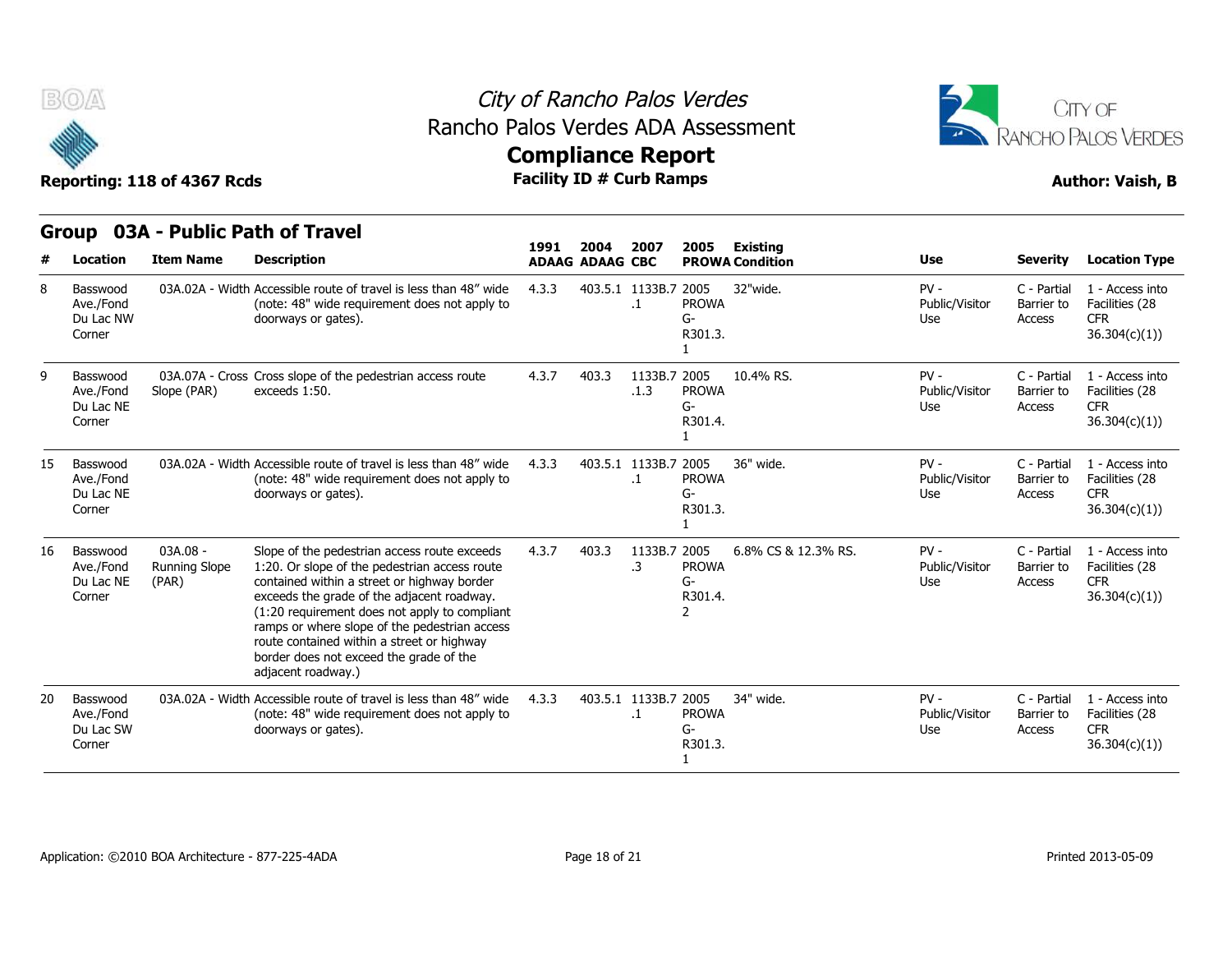



|  |  | <b>Group 03A - Public Path of Travel</b> |  |
|--|--|------------------------------------------|--|

| #  | <b>Location</b>                              | <b>Item Name</b>                   | <b>Description</b>                                                                                                                                                                                                                                                                                                                                                                                          | 1991  | 2004<br><b>ADAAG ADAAG CBC</b> | 2007                            | 2005                          | <b>Existing</b><br><b>PROWA Condition</b> | <b>Use</b>                      | <b>Severity</b>                     | <b>Location Type</b>                                             |
|----|----------------------------------------------|------------------------------------|-------------------------------------------------------------------------------------------------------------------------------------------------------------------------------------------------------------------------------------------------------------------------------------------------------------------------------------------------------------------------------------------------------------|-------|--------------------------------|---------------------------------|-------------------------------|-------------------------------------------|---------------------------------|-------------------------------------|------------------------------------------------------------------|
| 21 | Basswood<br>Ave./Fond<br>Du Lac SW<br>Corner | Slope (PAR)                        | 03A.07A - Cross Cross slope of the pedestrian access route<br>exceeds 1:50.                                                                                                                                                                                                                                                                                                                                 | 4.3.7 | 403.3                          | 1133B.7 2005<br>.1.3            | <b>PROWA</b><br>G-<br>R301.4. | 2.3% CS.                                  | $PV -$<br>Public/Visitor<br>Use | C - Partial<br>Barrier to<br>Access | 1 - Access into<br>Facilities (28<br><b>CFR</b><br>36.304(c)(1)  |
| 22 | Basswood<br>Ave./Fond<br>Du Lac SW<br>Corner | Slope (PAR)                        | 03A.07A - Cross Cross slope of the pedestrian access route<br>exceeds 1:50.                                                                                                                                                                                                                                                                                                                                 | 4.3.7 | 403.3                          | 1133B.7 2005<br>.1.3            | <b>PROWA</b><br>G-<br>R301.4. | 7.4% CS.                                  | $PV -$<br>Public/Visitor<br>Use | C - Partial<br>Barrier to<br>Access | 1 - Access into<br>Facilities (28<br><b>CFR</b><br>36.304(c)(1)  |
| 28 | Basswood<br>Ave./Fond<br>Du Lac SE<br>Corner |                                    | 03A.02A - Width Accessible route of travel is less than 48" wide<br>(note: 48" wide requirement does not apply to<br>doorways or gates).                                                                                                                                                                                                                                                                    | 4.3.3 |                                | 403.5.1 1133B.7 2005<br>$\cdot$ | <b>PROWA</b><br>G-<br>R301.3. | 35" wide.                                 | $PV -$<br>Public/Visitor<br>Use | C - Partial<br>Barrier to<br>Access | 1 - Access into<br>Facilities (28<br><b>CFR</b><br>36.304(c)(1)  |
| 29 | Basswood<br>Ave./Fond<br>Du Lac SE<br>Corner | Slope (PAR)                        | 03A.07A - Cross Cross slope of the pedestrian access route<br>exceeds 1:50.                                                                                                                                                                                                                                                                                                                                 | 4.3.7 | 403.3                          | 1133B.7 2005<br>.1.3            | <b>PROWA</b><br>G-<br>R301.4. | 10.8% CS.                                 | $PV -$<br>Public/Visitor<br>Use | C - Partial<br>Barrier to<br>Access | 1 - Access into<br>Facilities (28<br><b>CFR</b><br>36.304(c)(1)  |
| 30 | Basswood<br>Ave./Fond<br>Du Lac SE<br>Corner | 03A.08 -<br>Running Slope<br>(PAR) | Slope of the pedestrian access route exceeds<br>1:20. Or slope of the pedestrian access route<br>contained within a street or highway border<br>exceeds the grade of the adjacent roadway.<br>(1:20 requirement does not apply to compliant<br>ramps or where slope of the pedestrian access<br>route contained within a street or highway<br>border does not exceed the grade of the<br>adjacent roadway.) | 4.3.7 | 403.3                          | 1133B.7 2005<br>.3              | <b>PROWA</b><br>G-<br>R301.4. | 4.8% CS & 11.8% RS.                       | $PV -$<br>Public/Visitor<br>Use | C - Partial<br>Barrier to<br>Access | 1 - Access into<br>Facilities (28<br><b>CFR</b><br>36.304(c)(1)) |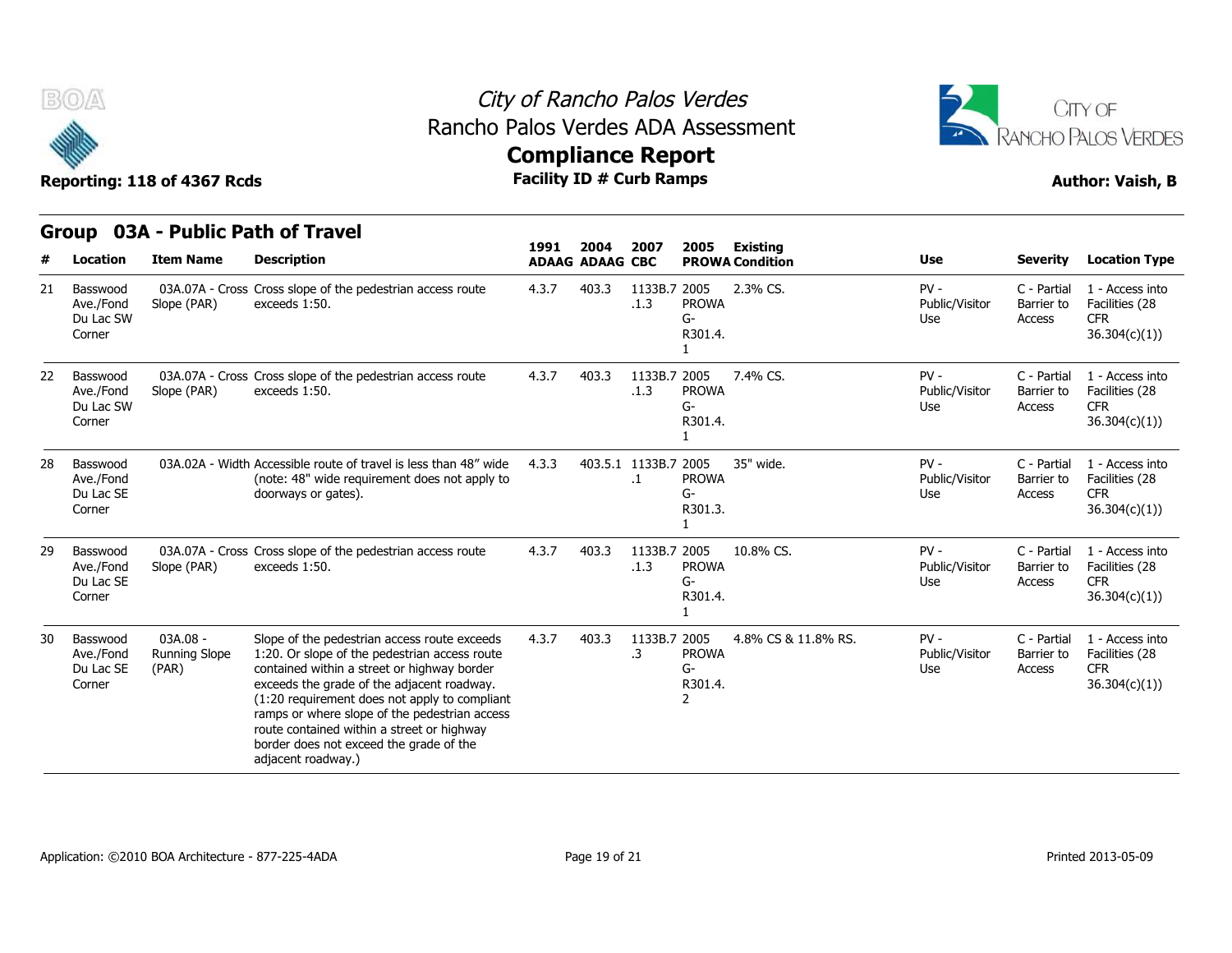



|    | <b>Group</b>                                              |                                      | 03A - Public Path of Travel                                                                                                                                                                                                                                                                                                                                                                                 |       |                                |                      |                                 |                                           |                                 |                                     |                                                                  |
|----|-----------------------------------------------------------|--------------------------------------|-------------------------------------------------------------------------------------------------------------------------------------------------------------------------------------------------------------------------------------------------------------------------------------------------------------------------------------------------------------------------------------------------------------|-------|--------------------------------|----------------------|---------------------------------|-------------------------------------------|---------------------------------|-------------------------------------|------------------------------------------------------------------|
|    | Location                                                  | <b>Item Name</b>                     | <b>Description</b>                                                                                                                                                                                                                                                                                                                                                                                          | 1991  | 2004<br><b>ADAAG ADAAG CBC</b> | 2007                 | 2005                            | <b>Existing</b><br><b>PROWA Condition</b> | <b>Use</b>                      | <b>Severity</b>                     | <b>Location Type</b>                                             |
| 37 | Verde<br>Ridge/El<br>Rodeo NW<br>Corner                   | Slope (PAR)                          | 03A.07A - Cross Cross slope of the pedestrian access route<br>exceeds 1:50.                                                                                                                                                                                                                                                                                                                                 | 4.3.7 | 403.3                          | 1133B.7 2005<br>.1.3 | <b>PROWA</b><br>$G-$<br>R301.4. | 8.9% CS.                                  | $PV -$<br>Public/Visitor<br>Use | C - Partial<br>Barrier to<br>Access | 1 - Access into<br>Facilities (28<br><b>CFR</b><br>36.304(c)(1)  |
| 38 | Verde<br>Ridge/El<br>Rodeo NW<br>Corner                   | $03A.08 -$<br>Running Slope<br>(PAR) | Slope of the pedestrian access route exceeds<br>1:20. Or slope of the pedestrian access route<br>contained within a street or highway border<br>exceeds the grade of the adjacent roadway.<br>(1:20 requirement does not apply to compliant<br>ramps or where slope of the pedestrian access<br>route contained within a street or highway<br>border does not exceed the grade of the<br>adjacent roadway.) | 4.3.7 | 403.3                          | 1133B.7 2005<br>.3   | <b>PROWA</b><br>$G-$<br>R301.4. | 2.1% RS at turning area.                  | $PV -$<br>Public/Visitor<br>Use | C - Partial<br>Barrier to<br>Access | 1 - Access into<br>Facilities (28<br><b>CFR</b><br>36.304(c)(1)) |
| 41 | Verde<br>Ridge/El<br>Rodeo NE<br>Corner                   | Slope (PAR)                          | 03A.07A - Cross Cross slope of the pedestrian access route<br>exceeds 1:50.                                                                                                                                                                                                                                                                                                                                 | 4.3.7 | 403.3                          | 1133B.7 2005<br>.1.3 | <b>PROWA</b><br>G-<br>R301.4.   | 14.1% CS.                                 | $PV -$<br>Public/Visitor<br>Use | C - Partial<br>Barrier to<br>Access | 1 - Access into<br>Facilities (28<br><b>CFR</b><br>36.304(c)(1)) |
| 44 | Locklenna<br>Ln./Seaspray Slope (PAR)<br>Dr. SW<br>Corner |                                      | 03A.07A - Cross Cross slope of the pedestrian access route<br>exceeds 1:50.                                                                                                                                                                                                                                                                                                                                 | 4.3.7 | 403.3                          | 1133B.7 2005<br>.1.3 | <b>PROWA</b><br>$G-$<br>R301.4. | 6.8% CS.                                  | $PV -$<br>Public/Visitor<br>Use | C - Partial<br>Barrier to<br>Access | 1 - Access into<br>Facilities (28<br><b>CFR</b><br>36.304(c)(1)) |
| 50 | Hawthorne<br>Blvd./Dupree Slope (PAR)<br>Dr. NE Corner    |                                      | 03A.07A - Cross Cross slope of the pedestrian access route<br>exceeds 1:50.                                                                                                                                                                                                                                                                                                                                 | 4.3.7 | 403.3                          | 1133B.7 2005<br>.1.3 | <b>PROWA</b><br>$G-$<br>R301.4. | 6.4% RS.                                  | $PV -$<br>Public/Visitor<br>Use | C - Partial<br>Barrier to<br>Access | 1 - Access into<br>Facilities (28<br><b>CFR</b><br>36.304(c)(1)  |